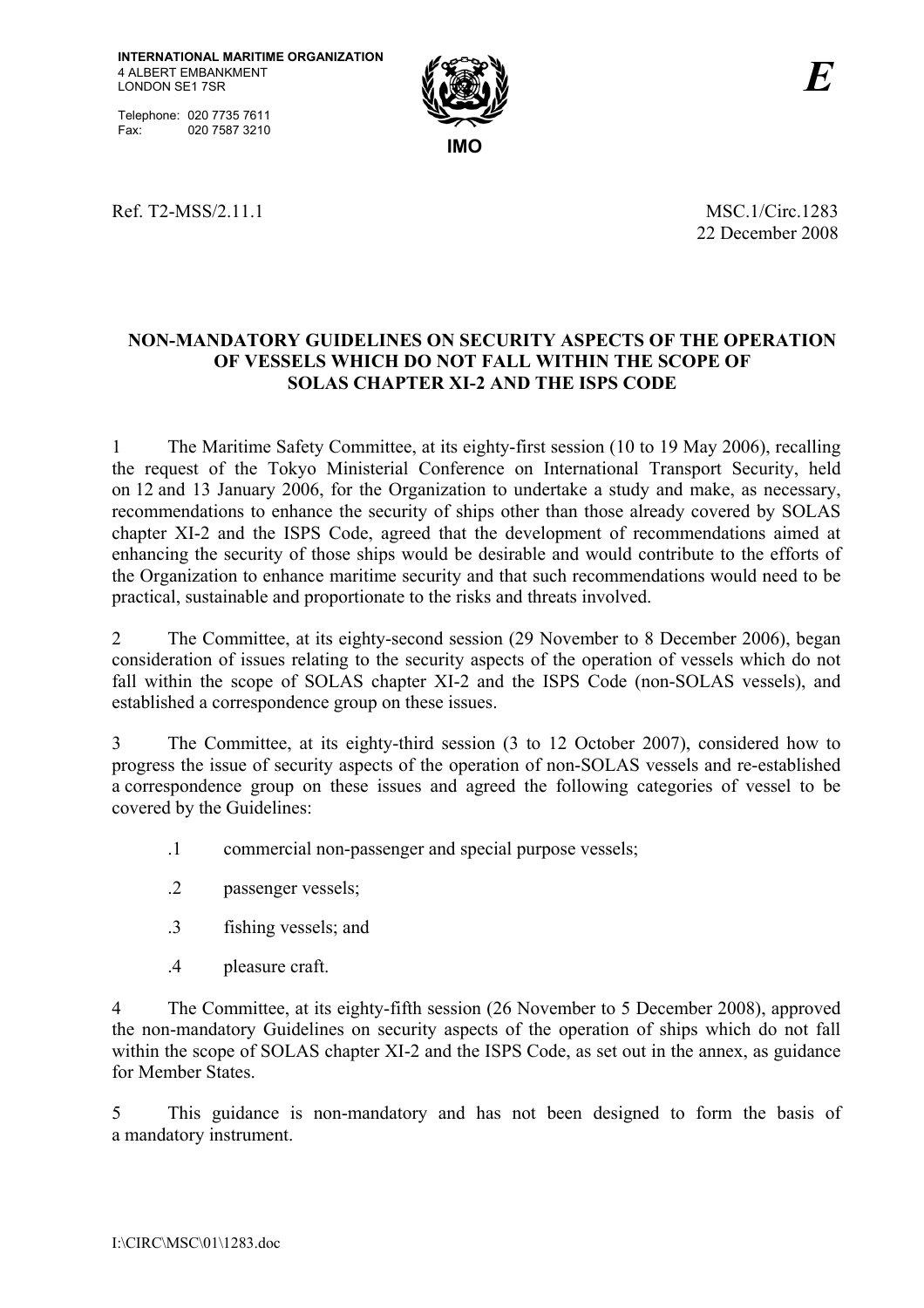6 It has been formatted in two parts. Part 1 of the annex contains information of interest to Member States and other authorities with responsibility for administering non-SOLAS vessels (other authorities). Part 2 of the annex contains information pertinent to the owners, operators and users (operators) of non-SOLAS vessels and related facilities, with appendices containing information specific to the four vessels categories.

7 Member States are invited to consider these non-mandatory Guidelines and take action as appropriate.

\*\*\*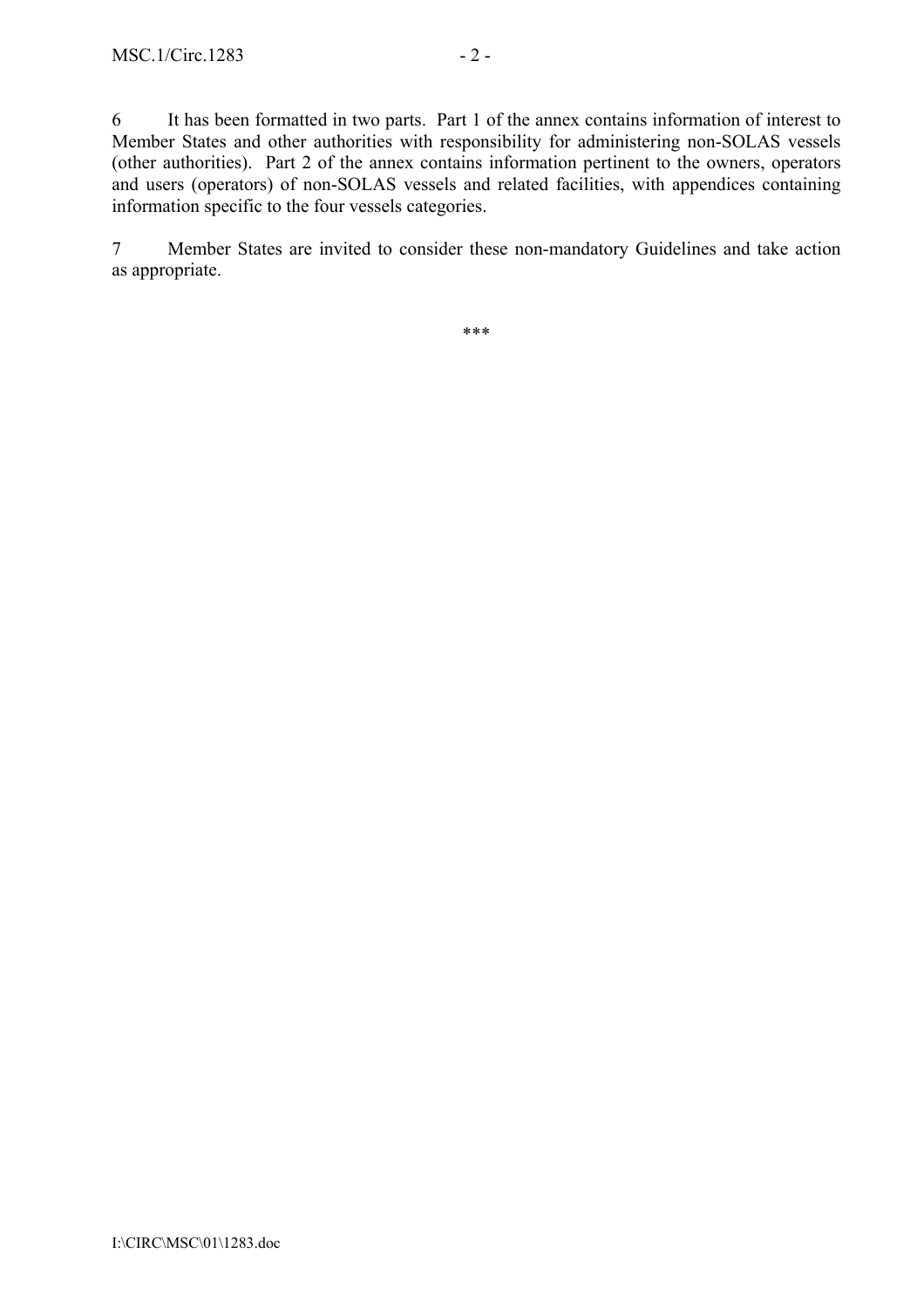#### **ANNEX**

### **GUIDELINES ON SECURITY ASPECTS OF THE OPERATION OF VESSELS WHICH DO NOT FALL WITHIN THE SCOPE OF SOLAS CHAPTER XI-2 AND THE ISPS CODE**

#### **Foreword**

These Guidelines are intended to provide information and best practice guidance to Member States and other authorities with responsibility for administering non-SOLAS vessels (other authorities), and operators of non-SOLAS vessels.

The Guidelines may be utilized by Member States and other authorities at their own discretion. They are non-mandatory and their application should be under the purview of individual Member States proportionate to assessed levels of threat and risk. The Guidelines are not intended to form the basis for a mandatory instrument. The Guidelines reiterate the importance of undertaking a risk assessment to determine if and to what extent such Guidelines are to be applicable.

 The Guidelines have been formatted in two parts. The first part contains information of interest to Member States and other authorities with responsibility for administering non-SOLAS vessels (other authorities). The second part contains information pertinent to the operators of non-SOLAS vessels and related facilities, with appendices containing information specific to the four categories of vessels.

 Member States and other authorities may wish to use the annex and its appendices to assist the operators of non-SOLAS vessels and related facilities to implement effective security. In doing so, Member States and other authorities are encouraged to promulgate appropriate contact information.

 The Guidelines should not be interpreted or applied in a manner inconsistent with the proper respect of fundamental rights and freedoms as set out in international instruments, particularly those relating to maritime workers and refugees.

 The Guidelines take into account the risk context for non-SOLAS vessels. Non-SOLAS vessels have been used for terrorist attacks and actions resulting in injury of innocent persons and destruction of ships and structures. They have also been used for smuggling operations.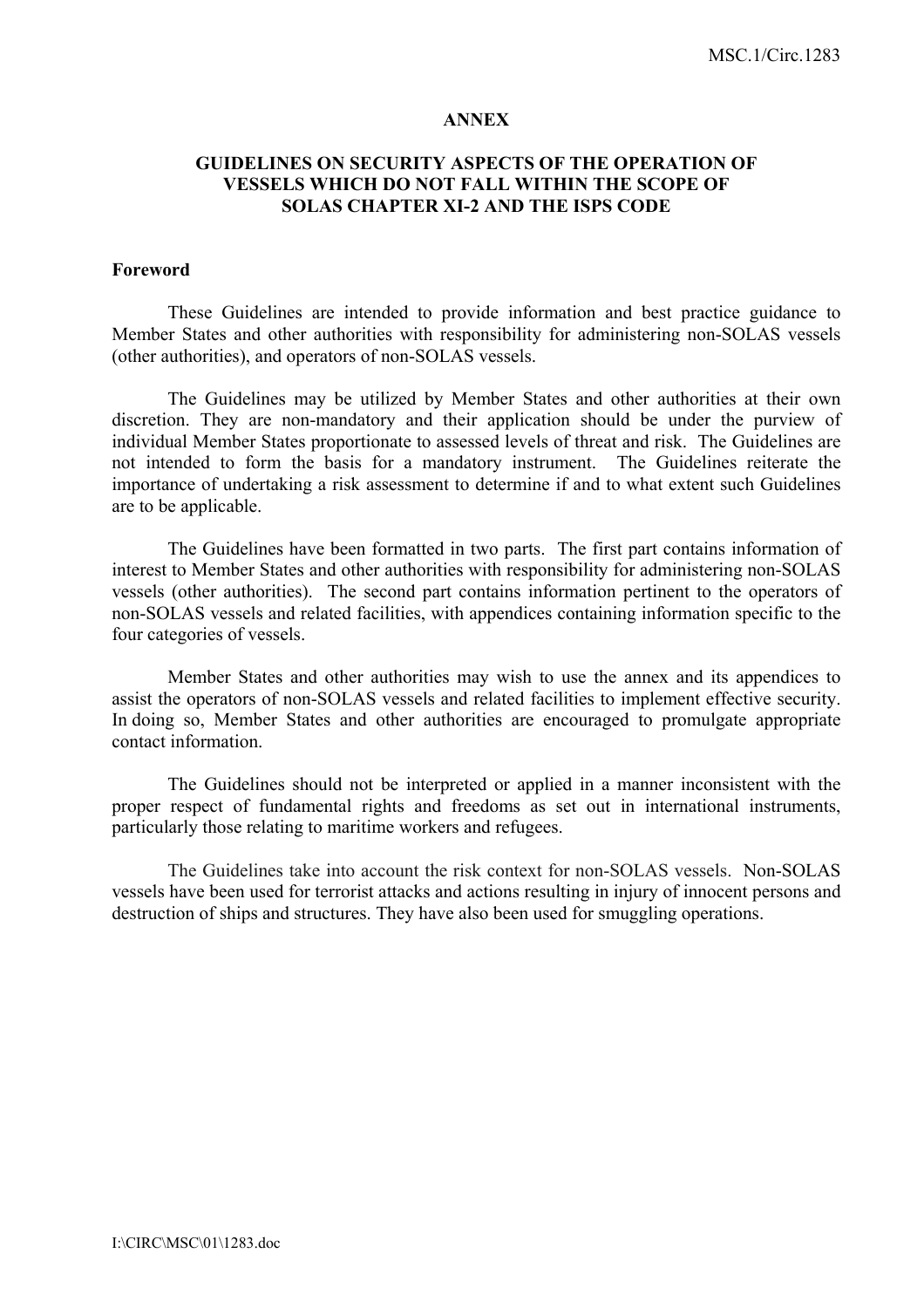# **Contents**

# **Foreword**

| Part 1: | Information for Member States and other authorities with responsibility for |
|---------|-----------------------------------------------------------------------------|
|         | administering non-SOLAS vessels (other authorities)                         |

|                | <b>Risk Assessment</b>                                               |   |
|----------------|----------------------------------------------------------------------|---|
| 2              | Maintaining security awareness and reporting suspicious activity     |   |
| 3              | Training and personnel practices                                     | 4 |
| $\overline{4}$ | Non-SOLAS vessels on international voyages                           | 4 |
| 5              | Using available means of vessel identification (where appropriate)   | 4 |
| 6              | International quality standards                                      | 6 |
|                | Assisting operators of non-SOLAS vessels to understand practices     | 6 |
|                | for interacting with ISPS Code-compliant vessels and port facilities |   |
| 8              | ISPS Code as industry best practice for certain non-SOLAS vessels    | 6 |
| Appendix       | <b>Risk Assessment and Management Tools</b>                          |   |

# **Part 2: Information for use by owners, operators and users (operators) of non-SOLAS vessels and related facilities**

|                | Risk assessment                                                                     | 19 |  |  |  |  |
|----------------|-------------------------------------------------------------------------------------|----|--|--|--|--|
| $\overline{2}$ | Maintaining security awareness and reporting suspicious activity                    |    |  |  |  |  |
| 3              | Awareness of basic security requirements of SOLAS chapter XI-2<br>and the ISPS Code | 19 |  |  |  |  |
| $\overline{4}$ | Awareness of basic<br>requirements for<br>interacting<br>with                       | 20 |  |  |  |  |
|                | ISPS-compliant ships and port facilities                                            |    |  |  |  |  |
| 5              | Training and personnel practices                                                    |    |  |  |  |  |
| 6              | Security measures                                                                   |    |  |  |  |  |
| 7              | Planning for security events                                                        |    |  |  |  |  |
| Appendix A     | Guidelines for commercial non-passenger vessels                                     |    |  |  |  |  |
| Appendix B     | Guidelines for non-SOLAS passenger vessels                                          |    |  |  |  |  |
| Appendix C     | Guidelines for fishing vessels                                                      |    |  |  |  |  |
| Appendix D     | Guidelines for pleasure craft                                                       |    |  |  |  |  |
|                | Appendix E Guidelines for marina, port and harbour authorities                      |    |  |  |  |  |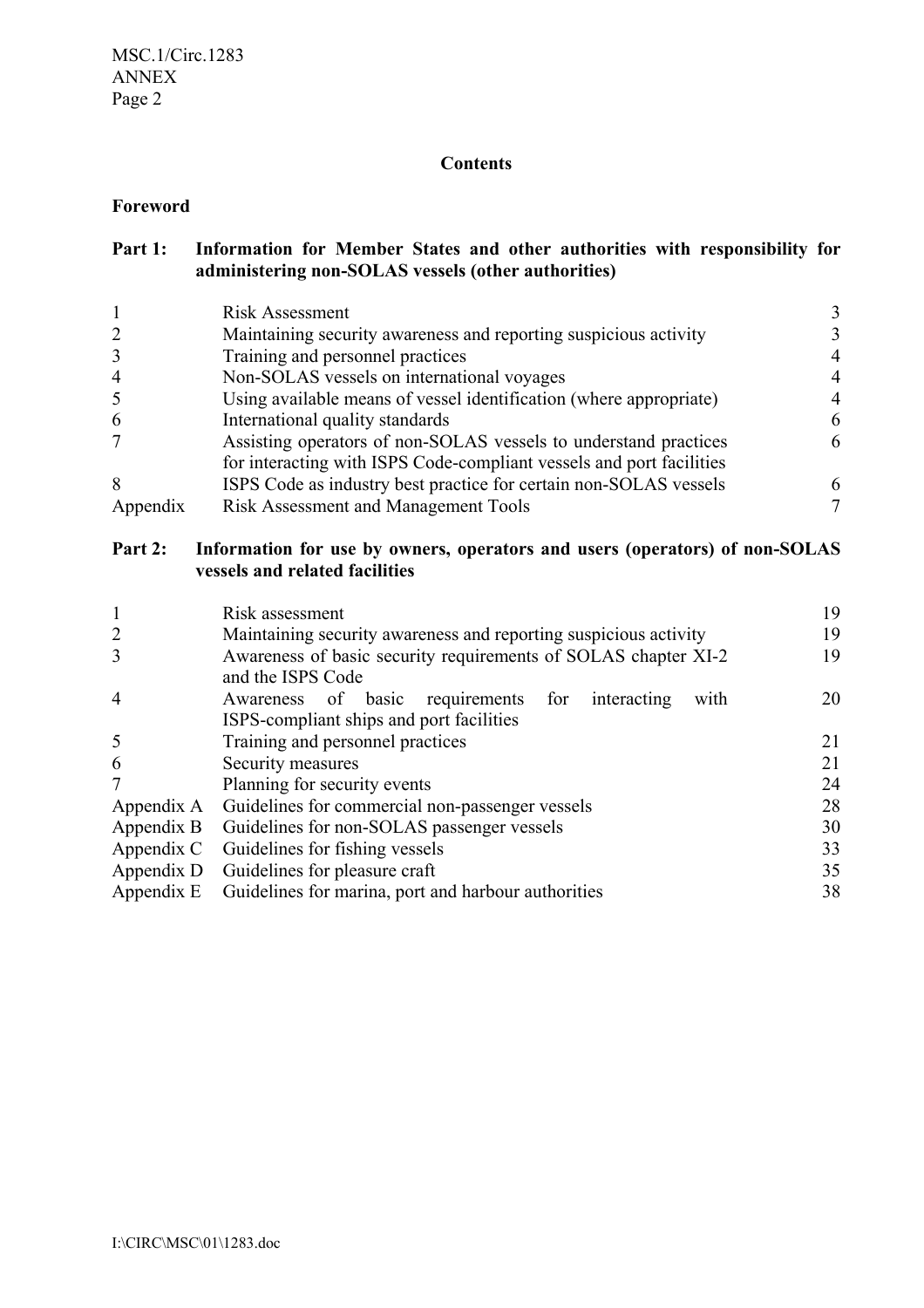### **Part 1: Information for Member States and other authorities with responsibility for administering non-SOLAS vessels (other authorities)**

# **1 Risk Assessment**

1.1 Member States and other authorities with responsibility for administering non-SOLAS vessels (other authorities) may wish to consider the risk context for each category of non-SOLAS vessel $<sup>1</sup>$ </sup>

1.2 A tool to assist Member States and other authorities with undertaking risk assessments is attached in the Appendix.

# **2 Maintaining security awareness and reporting suspicious activity**

2.1 Member States and other authorities may wish to encourage operators of non-SOLAS vessels to provide all personnel with information on how to reach appropriate officials and authorities in the event of security problems or if suspicious activity is observed. This information should include contact information for the officials responsible for emergency response, the national response centre(s) (if appropriate) and any authorities that may need to be notified.

2.2 Member States and other authorities may wish to engage with operators of non-SOLAS vessels and relevant organizations in developing security initiatives with respect to education, information sharing, coordination, and outreach programmes. Member States and other authorities may wish to consider establishing programmes to improve vessel operators' security awareness<sup>2</sup> and to promote links with the Administration's maritime security services.

2.3 Authorities responsible for establishing and maintaining security awareness and culture should be mindful of the need for the proper balance between the needs of security and the requirement to maintain the safe and working efficiency of vessels. These authorities should take into account the Human Element and the rights and welfare of seafarers and maritime workers, including the relevant provisions of the ISPS Code, when implementing these Guidelines.

- MSC.1/Circ.1193: Guidance on voluntary self-assessment by Administrations and for ship security.
- American Bureau of Shipping: Ship Security Plan Review Checklist.

 $\frac{1}{1}$ Examples of guidance and tools for undertaking a risk assessment of vessels may be found in:

<sup>•</sup> ILO/IMO Code of Practice on Security in Ports.

<sup>•</sup> United States Coast Guard Navigation and Vessel Inspection Circular 10-02: Security Guidelines for Vessels.

<sup>•</sup> Norwegian Shipownersí Association: Guideline for performing Ship Security Assessment.

<sup>2</sup> Two programmes are offered as models. In the United Kingdom, Project Kraken delivers an enhanced counter terrorist "vigilance" capability within the maritime environment of the Solent area on the South Coast. It engages key stakeholders together with local communities to provide a hostile environment to terrorists and criminals looking to disrupt the everyday lives and safety of those who live, work, or travel through the Solent. Project Kraken provides a single central phone number for the reporting of unusual activity or behaviour within the maritime environment that might be linked to criminal or terrorist acts. Similarly, in the United States, the *Americaís Waterway Watch* programme utilizes existing reporting systems within a public outreach programme, encouraging participants to report suspicious activity to the U.S. Coast Guard and/or other law enforcement agencies.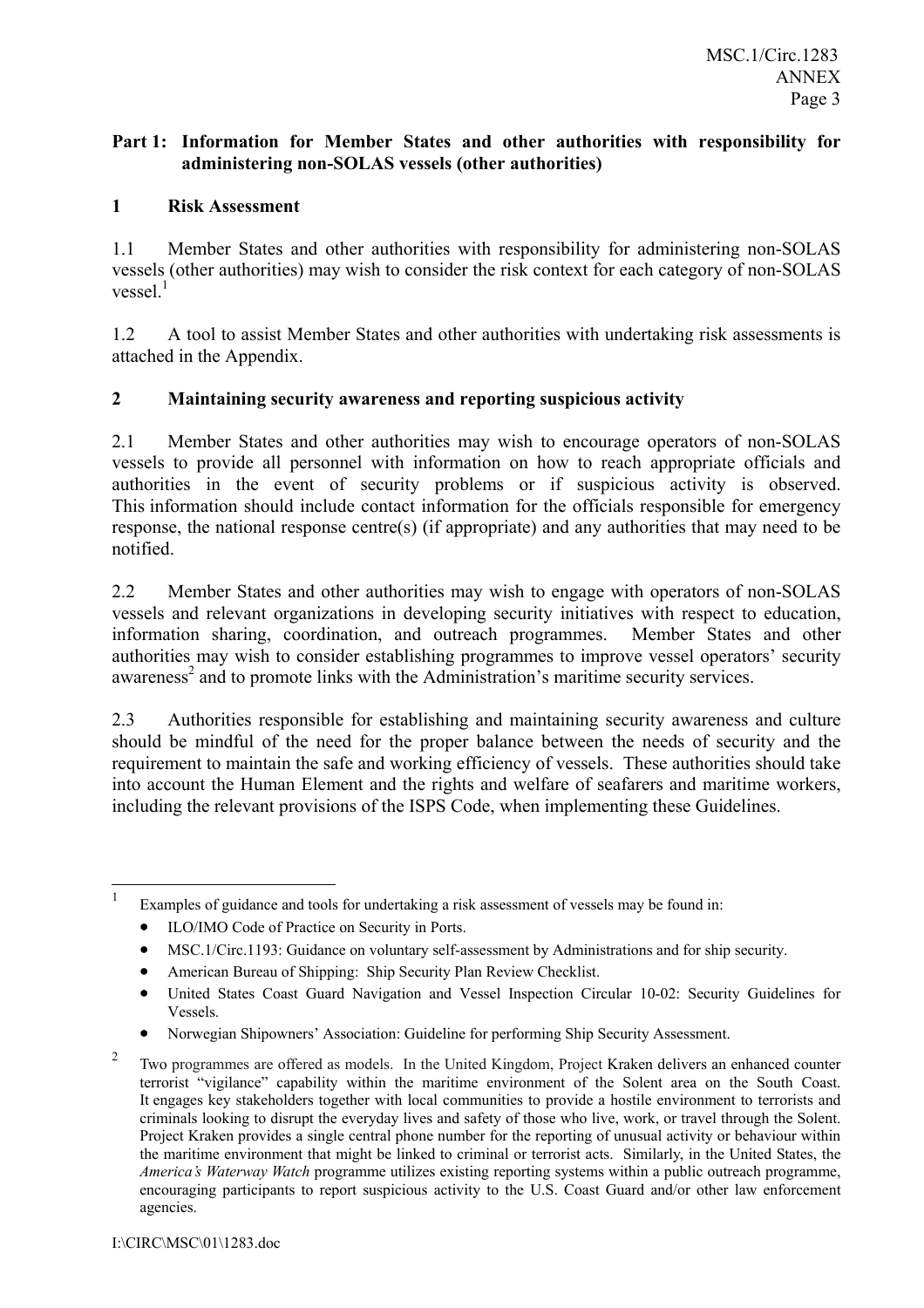# **3 Training and personnel practices**

3.1 Member States and other authorities may wish to develop security policies and procedures, taking into consideration security assessments, to ensure that all operators and crew members (and passengers where appropriate) are familiar with basic security measures applicable to each of the vessel categories.

3.2 Basic security familiarization training is recommended for crew members enabling them to have the capability to respond to security threats. In higher-risk environments, this training should also have the purpose of testing and assessing competence and knowledge for effective implementation of the recommendatory security measures contained in these Guidelines.

3.3 Operator proficiency training for pleasure craft owners and operators could encompass security awareness familiarization.

# **4 Non-SOLAS vessels on international voyages**

4.1 Non-SOLAS vessels engaged in international voyages may be required to declare arrival and departure information for purposes of obtaining a port clearance from the relevant authorities. This declaration may be required within a specified period as determined by local authorities following arrival and/or prior to departure. The information to be submitted may include the particulars of vessel, date/time of arrival, position in port, particulars of Master/owner/shipping line/agent, purpose of call, amount of cargo on board, passenger and crew list, and emergency contact numbers. This declaration would enable the relevant authorities to better conduct monitoring and enforcement activities on the movement of vessels arriving/departing their port.<sup>3</sup>

4.2 Additionally pleasure craft or any other non-SOLAS vessel departing a port could be required to submit voyage information when applying for port clearance. The voyage information may include the estimated time of departure, destination and the planned route of the trip. The additional information may be useful to the relevant authorities not only in monitoring and enforcement activities, but also when conducting search and rescue operations should the vessel run into trouble and require assistance.

# **5 Using available means of vessel identification (where appropriate)**

5.1 The IMO vessel identification number is made of the three letters "IMO" followed by the seven-digit number assigned to all vessels by the Lloyd's Register Fairplay when constructed. This is a unique seven-digit number that is assigned to propelled, seagoing merchant vessels of 100 gross tonnage and upwards and all cargo vessels of 300 gross tonnage and upwards upon keel laying with the exception of the following:

- Vessels solely engaged in fishing;
- Vessels without mechanical means of propulsion:
- Pleasure vachts:
- Vessels engaged on special service (e.g., light vessels, SAR vessels);
- Hopper barges;

 $\frac{1}{3}$  An example of such a programme is the declaration of information by pleasure craft currently required by Singapore via their Maritime and Port Authority Port Marine Circular No.17 of 2003.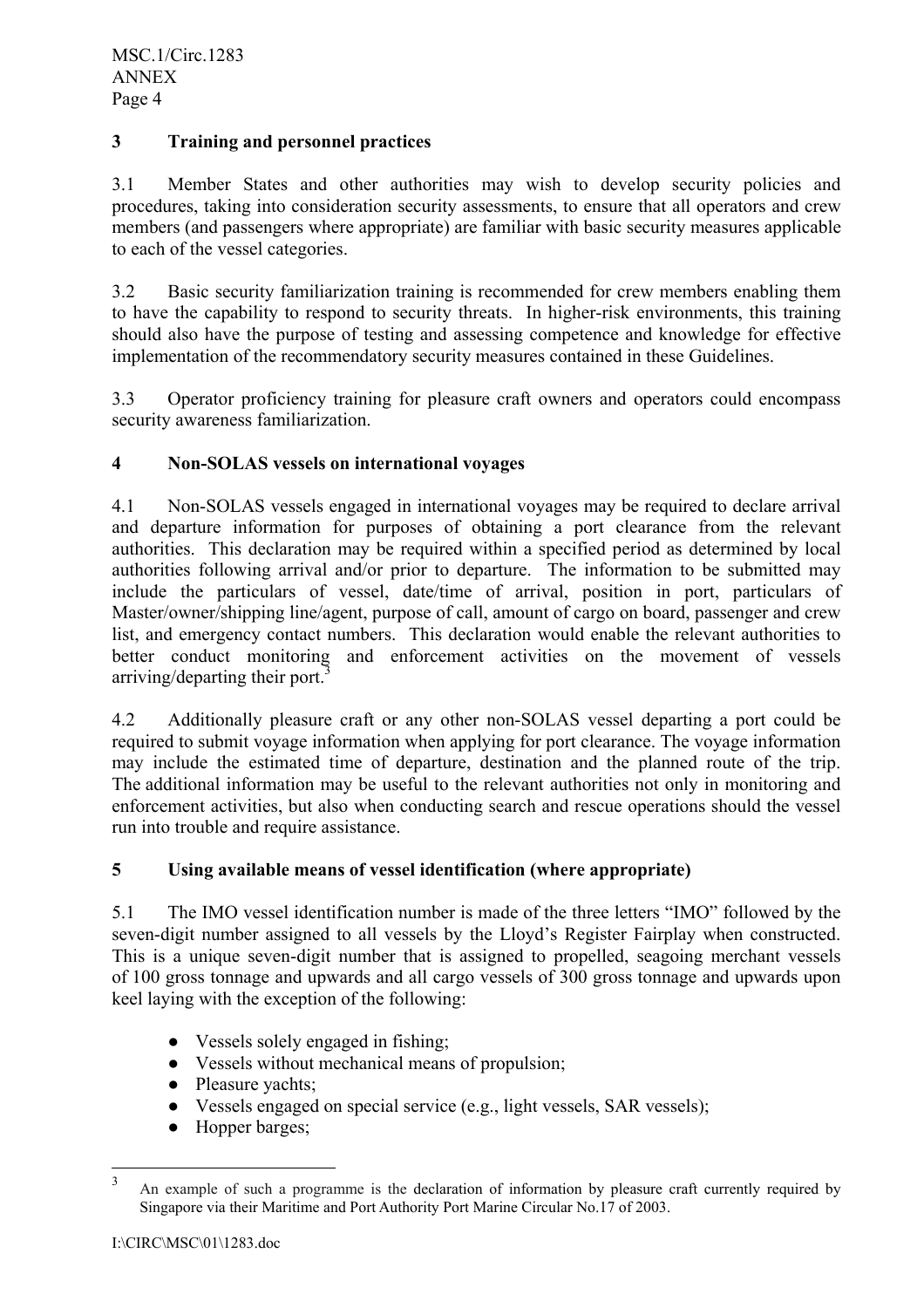- Hydrofoils, air cushion vehicles;
- Floating docks and structures classified in a similar manner; and
- Wooden vessels.

5.2 Member States and other authorities may wish to consider encouraging operators of pleasure craft to register with the Administration or a suitable organization which could provide a database available for authorized online access to assist in both preventative and response activities related to both safety and security.<sup>4,5</sup> It should be noted however that registration in itself offers no protection against the misuse of a registered pleasure craft which may be stolen, hijacked or even legally acquired.

5.3 Pleasure craft engaged in international voyages present unique circumstances. Even when registered, information regarding vessel characteristics, ownership, etc., is often not shared between countries of departure and arrival. This can result in a lack of transparency for security and safety organizations, leading to, for example, complications in validating an arriving vessels identity. Member States and other authorities may wish to seek agreements to provide for such information sharing, within the context of their individual laws and regulations, possibly as part of their individual coastal security initiatives.<sup>6</sup>

5.4 Member States and other authorities may consider (where appropriate) recommending the fitting of automated tracking equipment for ships which are not included in the requirements of SOLAS chapter V. The benefits of such a system could include:

- Enhanced safety and security;
- More rapid emergency response to maritime accidents and casualties;
- Better and more effective SAR capabilities;
- Better control of smuggling and human-trafficking attempts;
- Better control of illegal, unregulated and unreported fishing.

5.5 Such an automated tracking system could include the Automatic Identification System (AIS), Radio Frequency Identification Device (RFID) tags, Vessel Tracking Systems (VTS), and radar-based systems.

 $\overline{a}$ Such a registration system may be seen in Finland, where all pleasure craft with a minimum length of 5.5 metres, or with an engine power of at least 15 kW, including sailboats, are required to be registered. The vessels are required to be visibly marked with a registration number, and registration documentation containing information regarding the owner, vessel and engine technical specifications and serial numbers is mandatory in order for the pleasure craft to be used. The register of information is kept by local city administrative courts and the registration number can be traced to the appropriate register.

<sup>5</sup> Another example may be found in the United Kingdom, where the authorities have created the United Kingdom Small Ships Register (SSR). This is simpler and cheaper than full vessel registration and specifically aimed at pleasure craft. Owners benefit by having details of their craft's nationality and registered keeper recorded by an authoritative organization. SSR can be applied for on line and is inexpensive.

<sup>6</sup> The European Commission and French Maritime Administration EQUASIS database provides this international type of transparency currently for commercial vessels.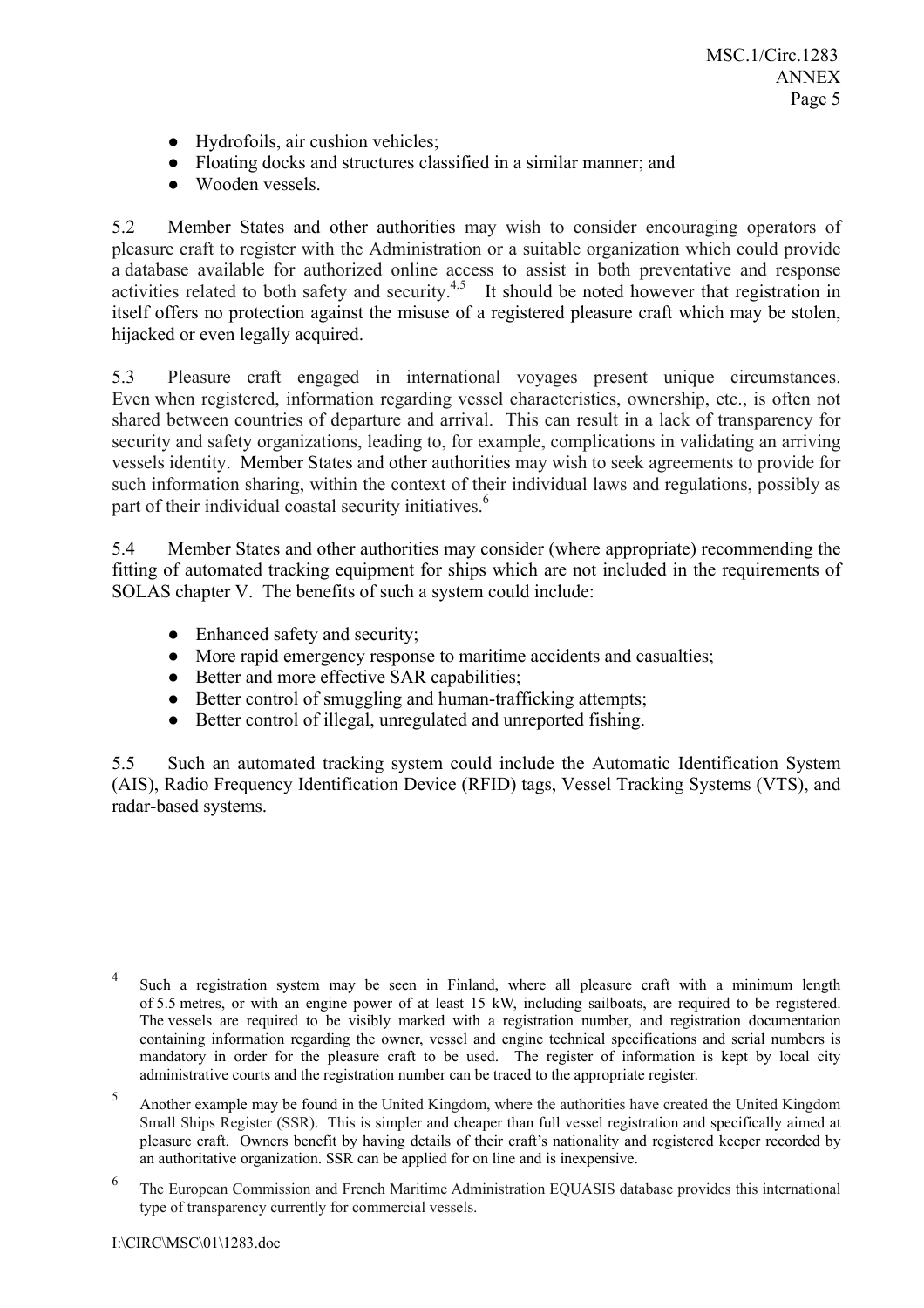# **6 International quality standards**

6.1 Member States and other authorities may wish to consider recommending the implementation of an appropriate quality standard which specifies the requirements for a security management system to ensure security in the supply chain.<sup>7</sup>

# **7 Assisting operators of non-SOLAS vessels to understand practices for interacting with ISPS Code-compliant vessels and port facilities**

7.1 Member States and other authorities may wish to assist the operators of non-SOLAS vessels to become aware of the security framework applying to ships and port facilities subject to SOLAS chapter XI-2 and the ISPS Code. Key aspects of this framework relevant to non-SOLAS vessels are:

- Awareness of security levels set by Contracting Governments;
- Requirements for interacting with ISPS-compliant vessels; and
- Requirements for interacting with ISPS-compliant port facilities.

7.2 Guidance on these three points is set out in paragraphs 3 and 4 of part 2.

# **8 ISPS Code as industry best practice for certain non-SOLAS vessels**

8.1 Member States and other authorities may wish to encourage operators of non-SOLAS vessels engaged on international voyages to adopt, where appropriate, the provisions of the ISPS Code as industry best practice.

<sup>7</sup> The ISO 28000 series of international standards is an example of such a quality standard.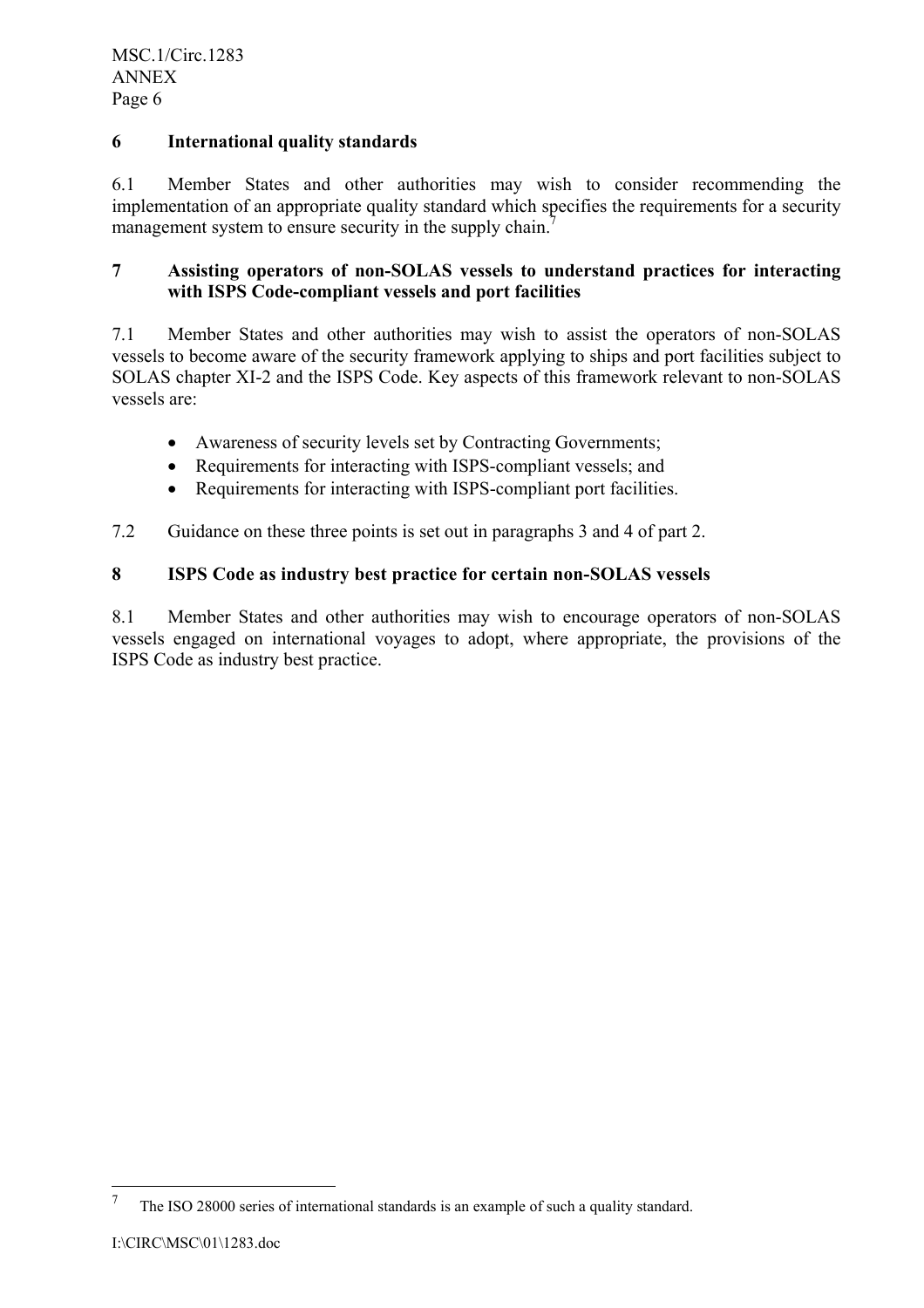# **Appendix**

# **RISK ASSESSMENT AND MANAGEMENT TOOLS**

#### **1 Introduction**

- 1.1 The methodology presented herein includes five main phases:
	- .1 **Threat assessment** identifying the different threat scenarios and determining the likelihood of each occurring based on intent and capability.
	- .2 **Impact assessment** considering what the consequence of each threat scenario materializing would be and how much effect this would have.
	- .3 **Vulnerability assessment** determining what the key assets are and how they can be exploited, examining the mitigating controls in place and their effectiveness and considering residual weaknesses.
	- .4 **Risk scoring** making an assessment of the risk given all the factors noted in phases 1, 2 and 3.
	- .5 **Risk management** developing action plans, where appropriate, to address weaknesses and mitigate identified residual risks.

#### **2 Risk register and terminology**

#### **2.1 The risk register**

2.1.1 The risk register is a tool to document different scenarios and the associated findings on threat (likelihood based on intent and capability), impact, vulnerability and risk score. The format (at Table 1, below) is listed below along with accompanying explanations for each column. A step-by-step guide for completing the risk register follows the definition as well as details on the scoring mechanism.

**Table 1** 

|                     |                    |                                      |                          |                        | <b>TADIG 1</b> |            |                        |                        |               |
|---------------------|--------------------|--------------------------------------|--------------------------|------------------------|----------------|------------|------------------------|------------------------|---------------|
|                     |                    |                                      |                          |                        |                |            | Vulnerability          |                        |               |
| number<br>Reference | scenario<br>Threat | organization<br>ead<br>$\overline{}$ | organizations<br>Support | (likelihood)<br>Threat | Impact         | Key assets | Mitigating<br>controls | Vulnerability<br>score | score<br>Risk |
|                     |                    |                                      |                          |                        |                |            |                        |                        |               |
| $\overline{2}$      |                    |                                      |                          |                        |                |            |                        |                        |               |

Column 1: Reference number

• Each scenario should be listed with an assigned number so that it can be easily identified and its development tracked.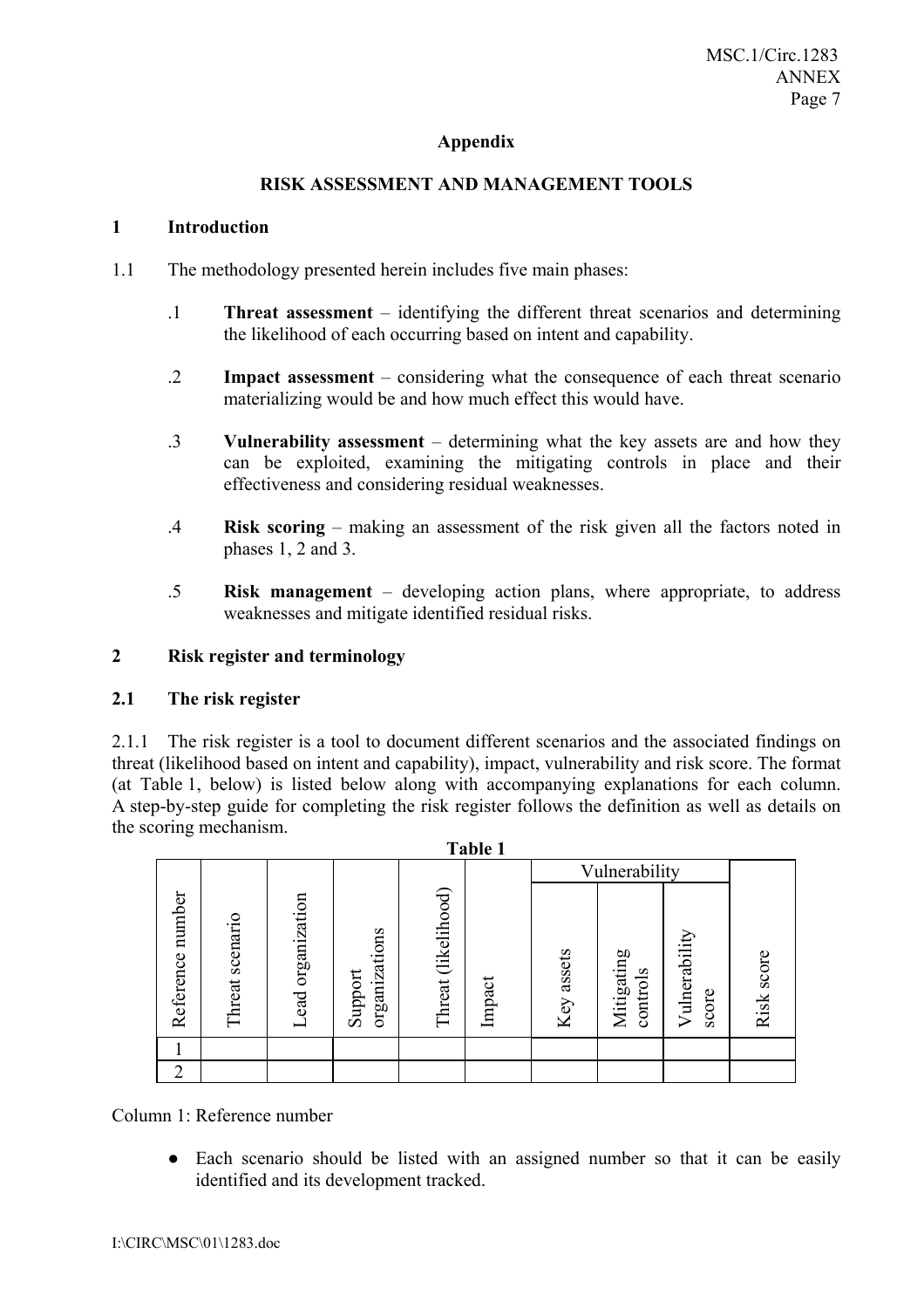#### Column 2: Threat scenario

• This column is for the listing of the threat by name and a brief description of what it entails.

Column 3: Lead organization

• Each scenario needs to have a lead organization or coordinating body identified so that initial points of contact and responsibilities may be established.

Column 4: Support organizations

● List of those agents directly involved but not leading such as local police, fire departments, coast guards, etc.

Column 5: Threat (likelihood)

• This column gives the likelihood or probability of the situation coming to fruition if there were no security measures or mitigating controls in place to prevent them. It is scored on the basis of the intent and capability of those wishing to commit the act. Scoring for this element is explained later on in paragraph 3.4.

#### Column 6: Impact

• This column indicates the impact or consequence should the incident occur. Again scoring for this element is explained further in paragraph 4.

#### Column 7: Key assets

● This column contains a list of the most important resource key assets which could be affected by the scenario; this should include people, objects, physical infrastructure and equipment. By listing these assets a risk assessor is better able to consider what safeguards are in place and hence assess the vulnerability more accurately.

Column 8: Mitigating controls

● List and consider any mitigating controls (security measures) which are already in place to protect the key assets.

Column 9: Vulnerability score

● This is an assessment of the characteristics of a target or asset that can be exploited, balanced against mitigating controls (listed above). The scoring for this is also included later in paragraph 5.4 and considers what effect the mitigating controls have on the threat, the associated impact or both.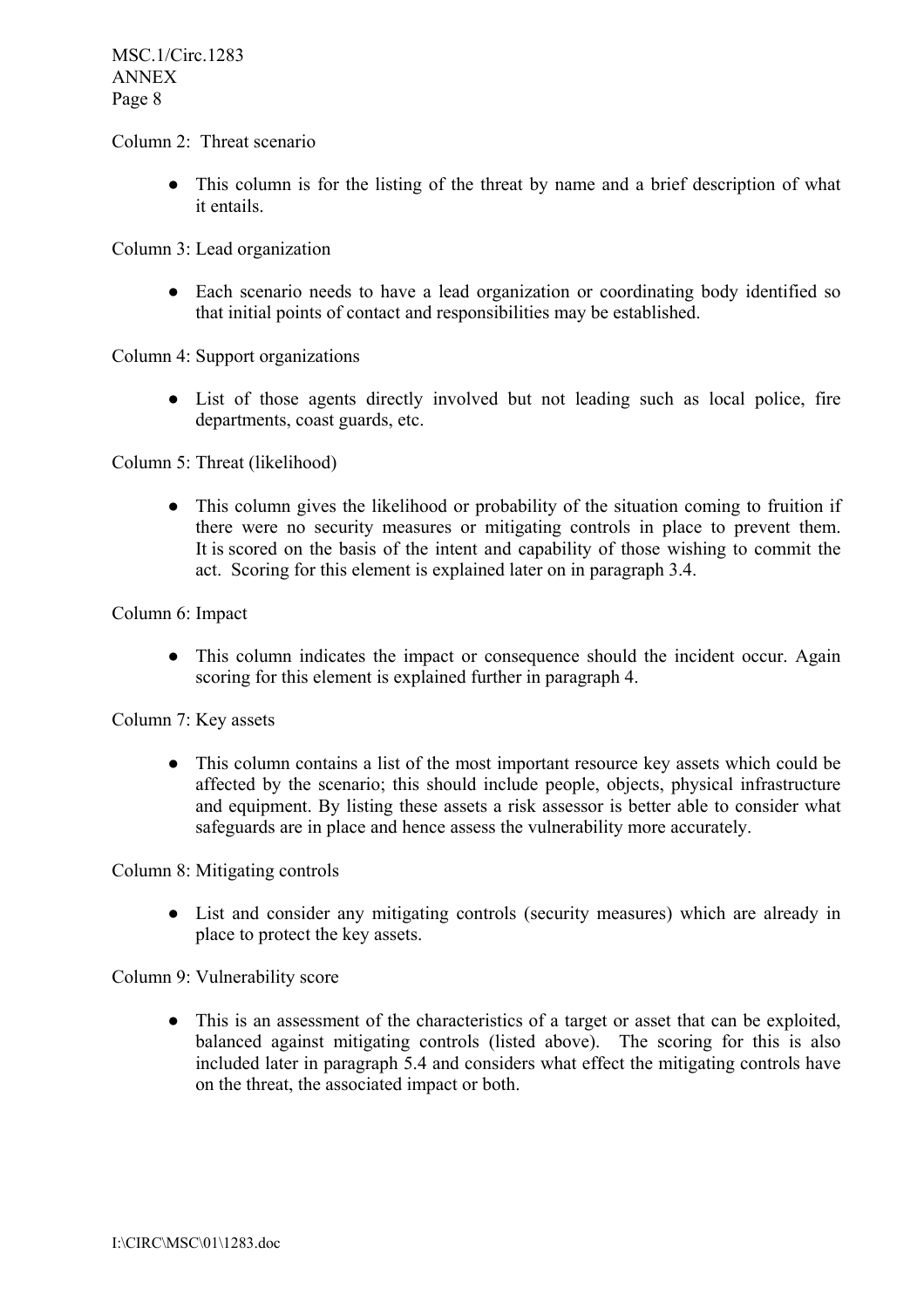#### Column 10: Risk score

● All of the information gathered on threat, impact and vulnerability is used to score the risk. Groups or individuals should use the following formula to produce the score for each scenario:

# **RISK = THREAT x IMPACT x VULNERABILITY**

#### **3 Threat assessment**

### **3.1 What to consider**

- Threat scenarios which could exist (or do exist);
- Who the lead and support organizations are for each scenario; and
- How to score accurately the threat and impact.

### **3.2 Decide which threat scenarios apply**

3.2.1 The process should identify criminal acts which could take place.

3.2.2 The first task when completing a risk register is to consider and agree on which scenarios or events could apply.

3.2.3 It is useful to have a "brainstorming" session where subject matter experts consider:

- whether there are any additional scenarios, which should be listed; and
- any refinements needed to develop to the initial list.
- 3.2.4 It is useful when producing this list to consider potential perpetrators:
	- .1 Who are the groups and individuals who may act? For example:
		- Terrorists
		- Criminals
		- Political groups
		- Ideological groups
		- Activists (e.g., animal rights/environmental)
		- Disruptive passengers
		- Employees
		- Mentally unstable
		- Those with inadequate documentation
	- .2 How do perpetrators operate?
	- .3 Some variables to consider in how they operate include:
		- Reconnaissance, advanced planning; and
		- Is there a precedent?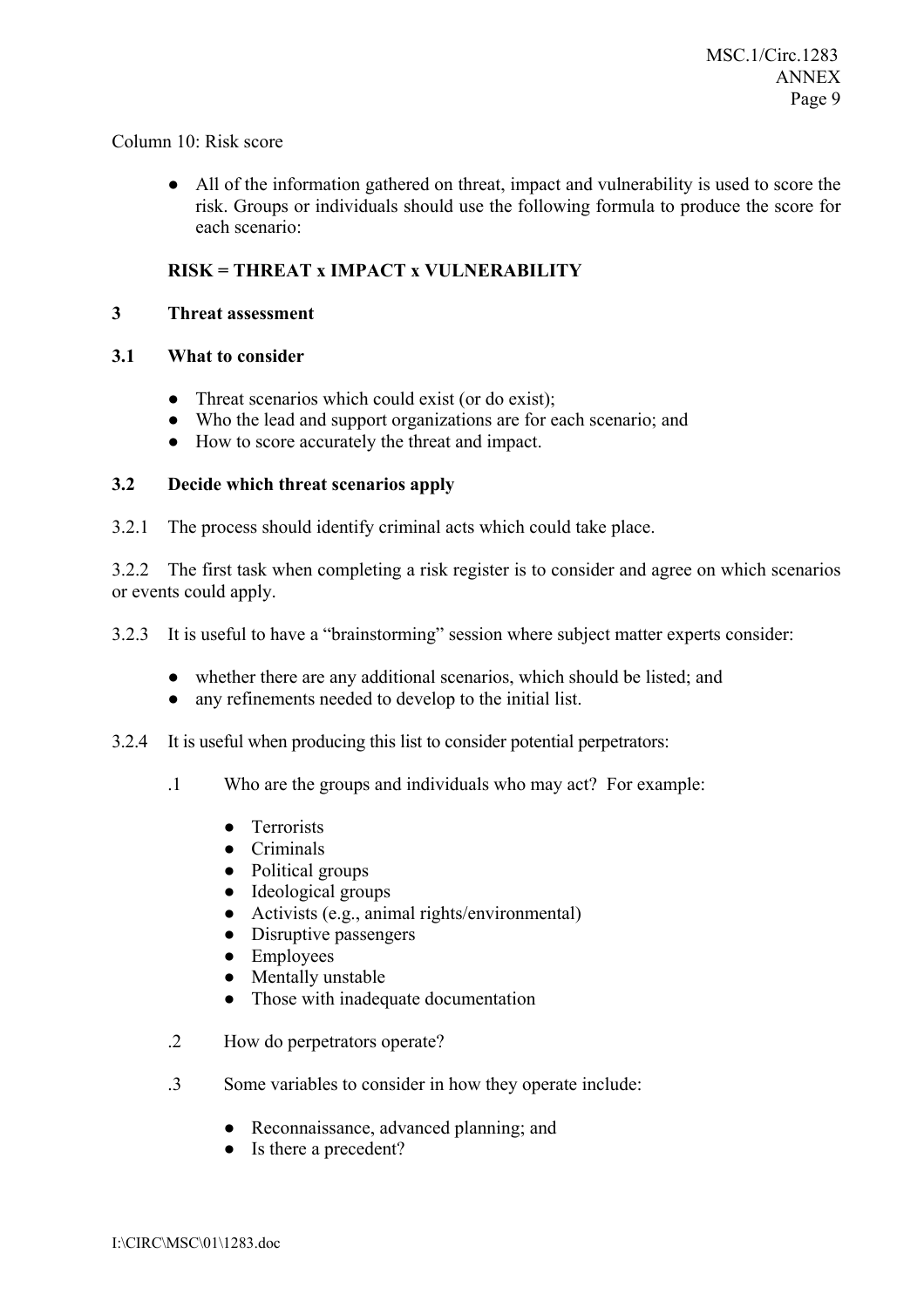- .4 What is their intent and their capability to act?
- .4.1 Intent
	- Definition: Motivation is what drives a perpetrator (e.g., financial gain, publicity, vengeance). Intent is who/what they want to harm to achieve their goal.
- .4.2 Capability

Variables to consider include:

- numbers/organization
- status
- training
- funding
- weapons available
- track record
- support
- operational security

### **3.3 Decide lead and support organizations**

3.3.1 The lead organization(s) should either:

- .1 own the assets;
- .2 set the policy;
- .3 have legal responsibility for, or have the major role in, mitigating or responding to a particular threat; or
- .4 a combination of the above.

3.3.2 Distinctions should be made where appropriate between responsibilities for (i) preventive/protective security measures, (ii) contingency planning and reactive security measures to deal with and contain an incident, and (iii) implementation of the measures in (i) and (ii). There may be a different lead organization for each of these where responsibilities vary depending on type of threat, location and method.

3.3.3 Support organizations will be those which have a supporting role in mitigating the threat but don't meet the criteria above. The risk assessor may decide all stakeholders are support organizations in being vigilant, providing a deterring presence and sharing information with others.

 $\triangleright$  For some threats, identifying lead and support organizations is not a simple task. There may be differing views but it is important that consensus is reached, particularly as later on lead organizations will have a primary role in developing and delivering action plans, where these are necessary.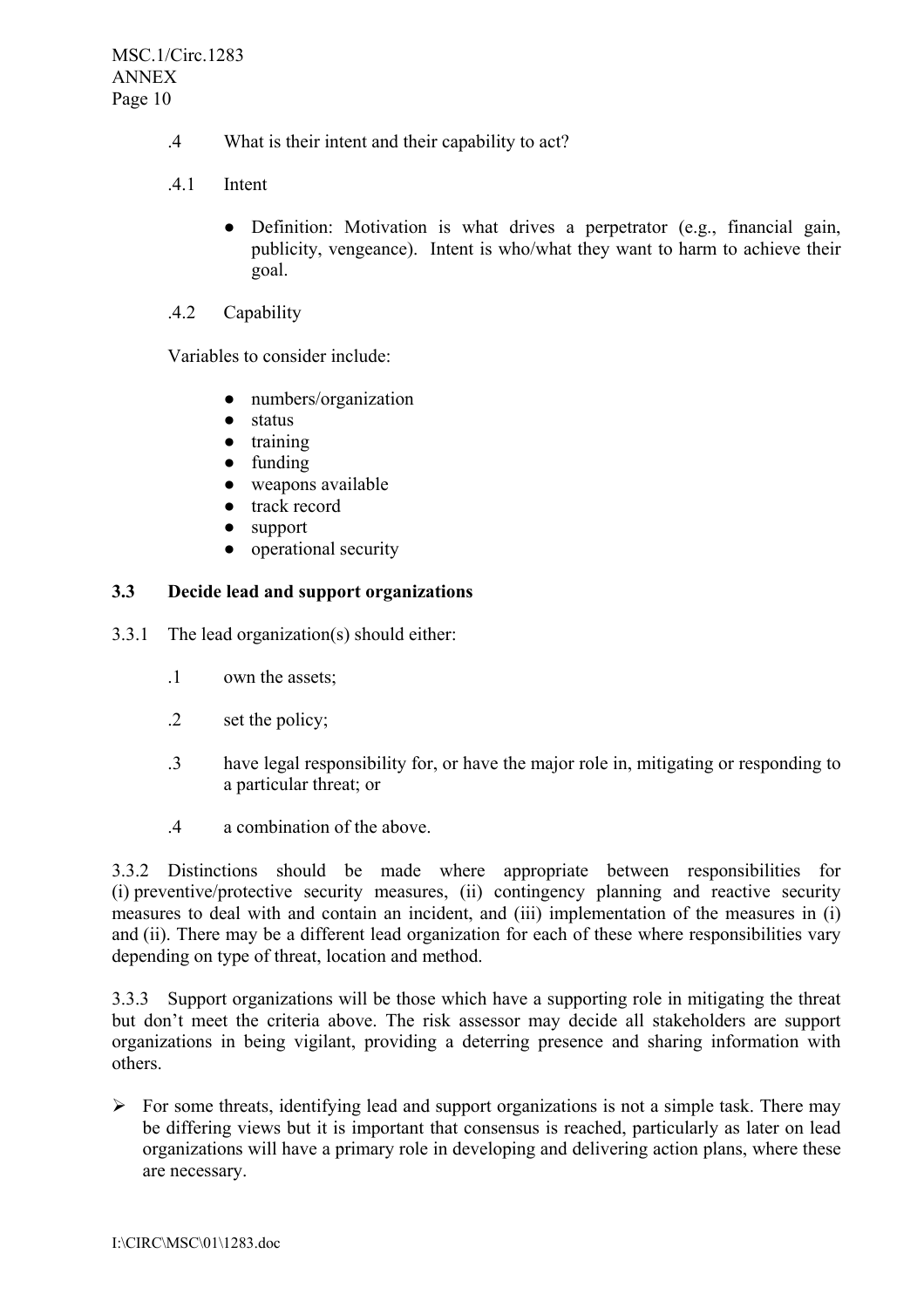$\triangleright$  There may, quite correctly, be more than one lead organization but if the group has listed several, it may be worth re-evaluating to check accuracy and minimize the potential for confusion and duplication.

# **3.4 Scoring the threat**

 $\triangleright$  The score should reflect the likelihood of each of the threat scenarios in the register occurring if there were no security measures or mitigating controls in place to prevent them.

# **3.4.1 Checklist**

To accurately score the threat, assessors should:

- consider local and international intelligence/knowledge about similar events which have or could have occurred;
- discuss how likely it would be for each of the scenarios in the register to occur at the port if there were no security measures in place;
- read the definitions in Table 2 below and decide which score best applies. N.B. this is the score without any mitigating factors in place.

| <b>Score</b>   | Likelihood        | Criteria                                                                                                                                                                                                                                                                                                            |  |  |  |  |
|----------------|-------------------|---------------------------------------------------------------------------------------------------------------------------------------------------------------------------------------------------------------------------------------------------------------------------------------------------------------------|--|--|--|--|
| $\overline{4}$ | <b>PROBABLE</b>   | $\checkmark$ There have been previous reported incidents<br>There is intelligence to suggest that there are groups or<br>individuals capable of causing undesired event<br>$\checkmark$ There is specific intelligence to suggest that the vessel or type<br>of vessel is a target                                  |  |  |  |  |
| 3              | LIKELY            | $\checkmark$ There have been previous reported incidents<br>$\checkmark$ There is intelligence to suggest that there are groups or<br>individuals currently capable of causing undesired event<br>$\checkmark$ There is general intelligence to suggest that the vessel or type<br>of vessel may be a likely target |  |  |  |  |
| $\mathfrak{D}$ | <b>UNLIKELY</b>   | $\checkmark$ There is intelligence to suggest that there are groups or<br>individuals capable of causing undesired event<br>$\checkmark$ There is nothing to suggest that the vessel or type of vessel is a<br>target for the undesired event                                                                       |  |  |  |  |
|                | <b>IMPROBABLE</b> | There have been no previously reported incidents anywhere<br>$\checkmark$<br>worldwide<br>There is no intelligence to suggest that there are groups or<br>individuals capable of causing undesired event                                                                                                            |  |  |  |  |

**Table 2 – Risk register – scoring definitions – threat** 

- $\triangleright$  The risk register is a template, rather than a straightjacket. Administrations are free to employ an alternative method of scoring if they find it produces a more logical and accurate assessment of the threats and risks.
- $\triangleright$  Remember to apply the agreed rules around confidentiality.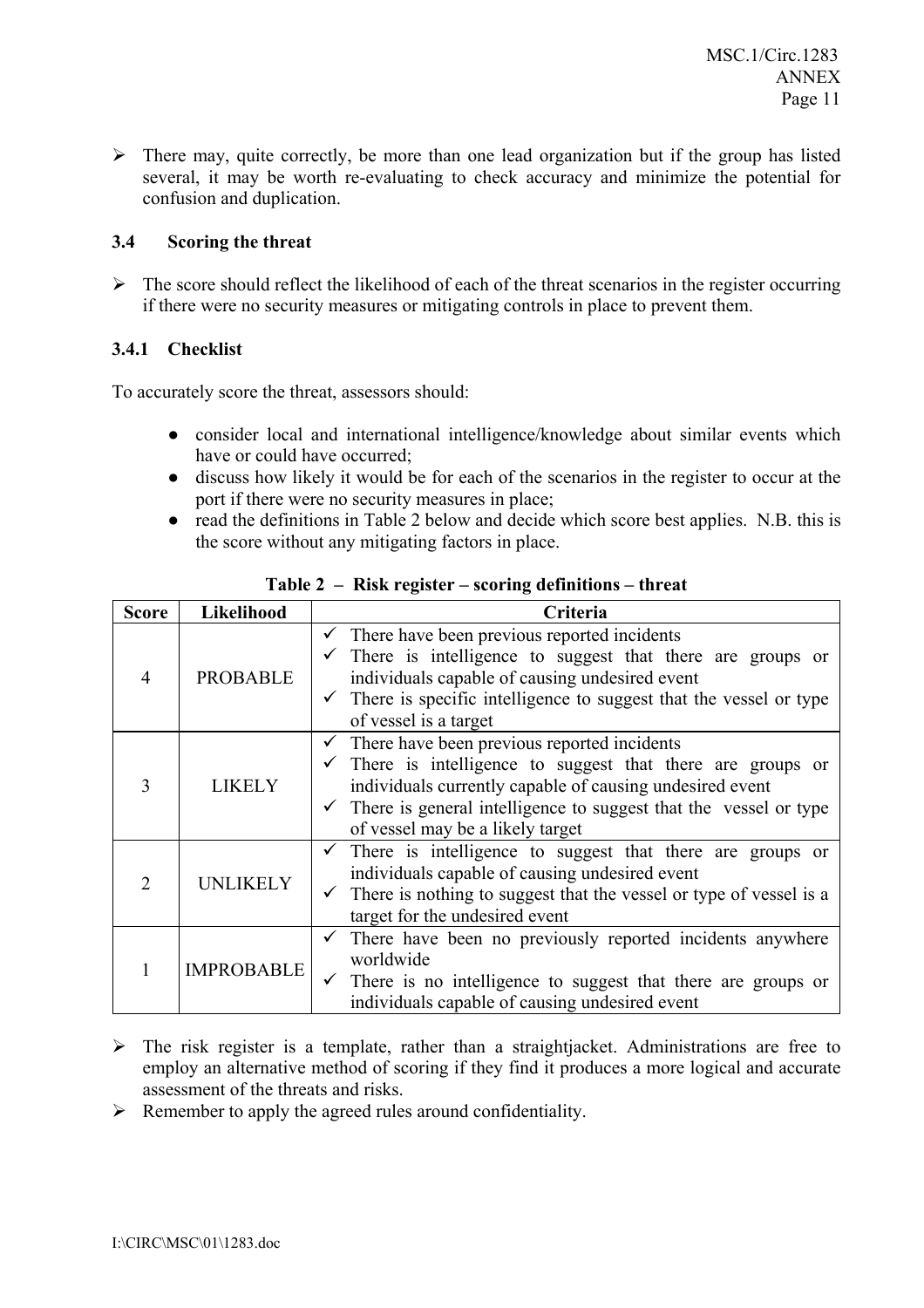MSC.1/Circ.1283 ANNEX Page 12

### **4 Impact assessment**

#### **4.1 Checklist**

- List examples of the type and magnitude of impact that might be expected if the event happened; e.g., loss/damage to people, infrastructure, operations, finance or reputation;
- Assessors may wish to consider using or modifying the table at Table 3 below to record discussions. Note that the list of possible impacts highlighted below is not exhaustive.

|              | Loss of life | Personal injury | Loss/damage to<br>vessel | infrastructure<br>$\mathbf{e}$<br>Damage<br>vessel | ัธ<br>Loss of use<br>equipment | $\boldsymbol{\mathsf{s}}$<br>Disruption<br>services | $\mathbf{c}$<br><b>Financial loss</b><br>vessel | Damage to<br>reputation | perpetrator<br>Publicity to |
|--------------|--------------|-----------------|--------------------------|----------------------------------------------------|--------------------------------|-----------------------------------------------------|-------------------------------------------------|-------------------------|-----------------------------|
| Improvised   |              |                 |                          |                                                    |                                |                                                     |                                                 |                         |                             |
| Explosive    |              |                 |                          |                                                    |                                |                                                     |                                                 |                         |                             |
| Device (IED) |              |                 |                          |                                                    |                                |                                                     |                                                 |                         |                             |
| Sabotage     |              |                 |                          |                                                    |                                |                                                     |                                                 |                         |                             |
| Arson        |              |                 |                          |                                                    |                                |                                                     |                                                 |                         |                             |
| Unauthorized |              |                 |                          |                                                    |                                |                                                     |                                                 |                         |                             |
| access       |              |                 |                          |                                                    |                                |                                                     |                                                 |                         |                             |
| Theft of     |              |                 |                          |                                                    |                                |                                                     |                                                 |                         |                             |
| vessels      |              |                 |                          |                                                    |                                |                                                     |                                                 |                         |                             |

| able |  |  |  |  |
|------|--|--|--|--|
|------|--|--|--|--|

4.2 This information should provide a robust basis for scoring. To score the impact accurately, groups or individuals should, in the same way as for threat:

- consider the impact should the event occur;
- consider the impact on the vessel (to safety, security, finance and reputation) of each of the risks occurring if there were there no security measures in place;
- consider how to record the scores allocated under each of the sub-headings. For simplicity an average may be taken in most cases. Where one score differs markedly from the other three it may be best to record it separately for future consideration rather than "losing" it in an average;
- read the definitions in Table 4 below and decide which one best applies (remember the score is without mitigating factors in place):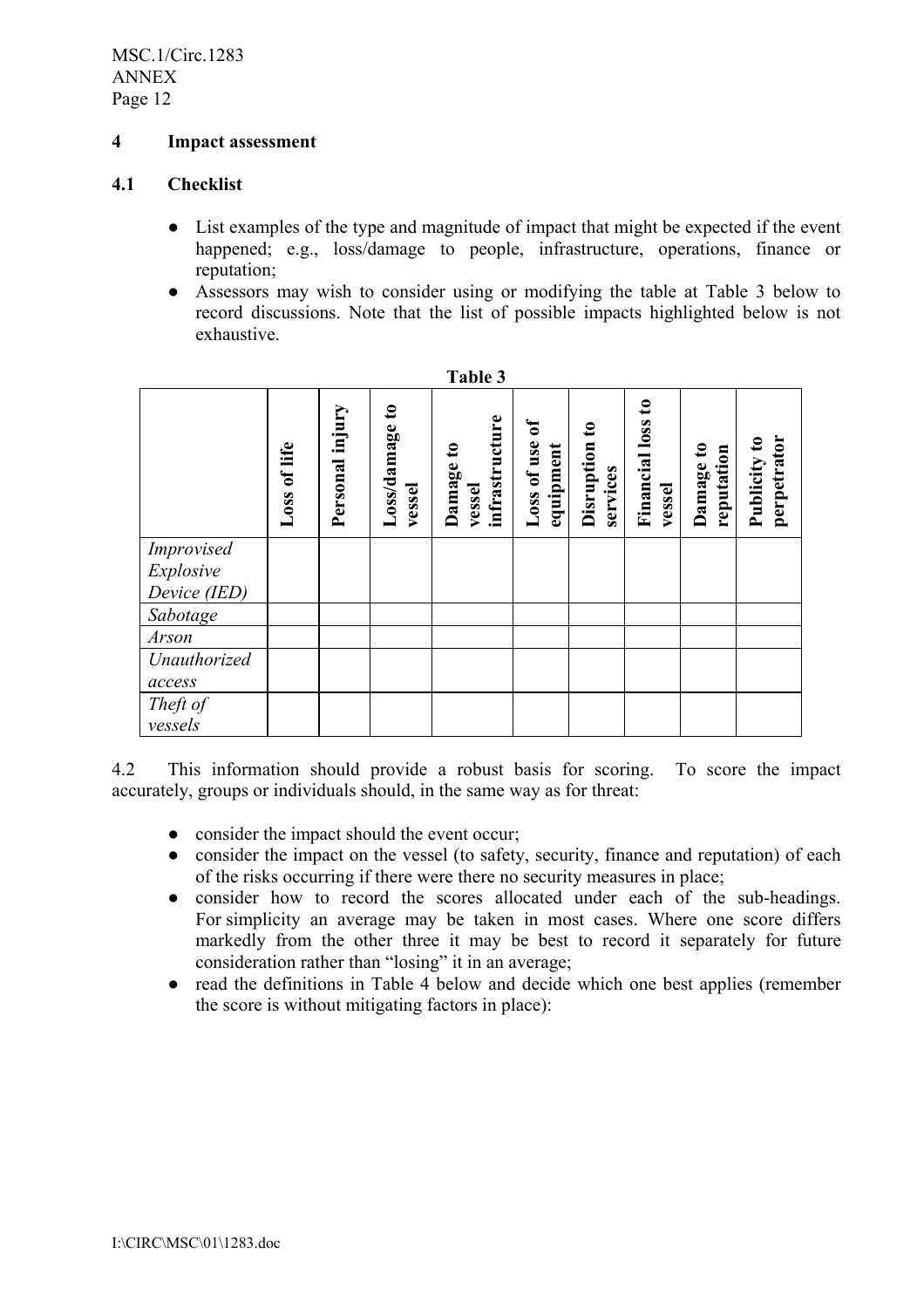| <b>Score</b> | Impact               | Criteria                                                 |
|--------------|----------------------|----------------------------------------------------------|
|              |                      | $\checkmark$ Potential for: multiple fatalities          |
|              |                      | Serious loss or damage to assets, infrastructure, vessel |
| 4            | <b>SUBSTANTIAL</b>   | Economic cost of more than (agreed figure)               |
|              |                      | Widespread coverage resulting in serious reputational    |
|              |                      | damage                                                   |
|              |                      | Potential for: loss of life                              |
| 3            | <b>SIGNIFICANT</b>   | Significant but repairable loss or damage to assets,     |
|              |                      | infrastructure or craft                                  |
|              |                      | Economic cost of less than (agreed figure)               |
|              |                      | National adverse media coverage<br>✓                     |
|              | <b>MODERATE</b><br>2 | Potential for: major injuries                            |
|              |                      | Short-term minor loss or damage                          |
|              |                      | Economic cost of less than (agreed figure)               |
|              |                      | Major local reputational damage                          |
|              |                      | Potential for: minor injuries<br>✓                       |
|              | <b>MINOR</b>         | Minimal operational disruption<br>✓                      |
|              |                      | Economic cost of less than (agreed figure)               |
|              |                      | Minor reputational damage                                |

# Table 4 – Risk register – Scoring definitions – Impact

#### **5 Vulnerability assessment**

The next step involves identifying the key assets or targets, their relevant characteristics and consideration of the controls in place to protect them and prevent criminal acts taking place. Assessors should first draw up a list of key assets that could be affected by a particular threat. This should include people (crew and passengers), objects and physical infrastructure.

#### **5.1 Mitigating controls**

Identifying the current mitigating controls and assessing how effective they are is a vital but time consuming and intensive process. It may be useful to use the following processes:

#### **5.2 Process mapping**

5.2.1 Drawing up process maps can be helpful in understanding complete processes, how each process works, who plays what role and what point, what the key points, strengths and weaknesses are and in identifying where and how aspects may be exploited.

5.2.2 The perceived benefits of process mapping are that it provides a genuinely holistic view of a process and is potentially a better way of:

- appreciating and accurately evaluating the various processes that take place;
- identifying synergies, duplication and gaps; and
- evaluating what action planning is required and how effective it is.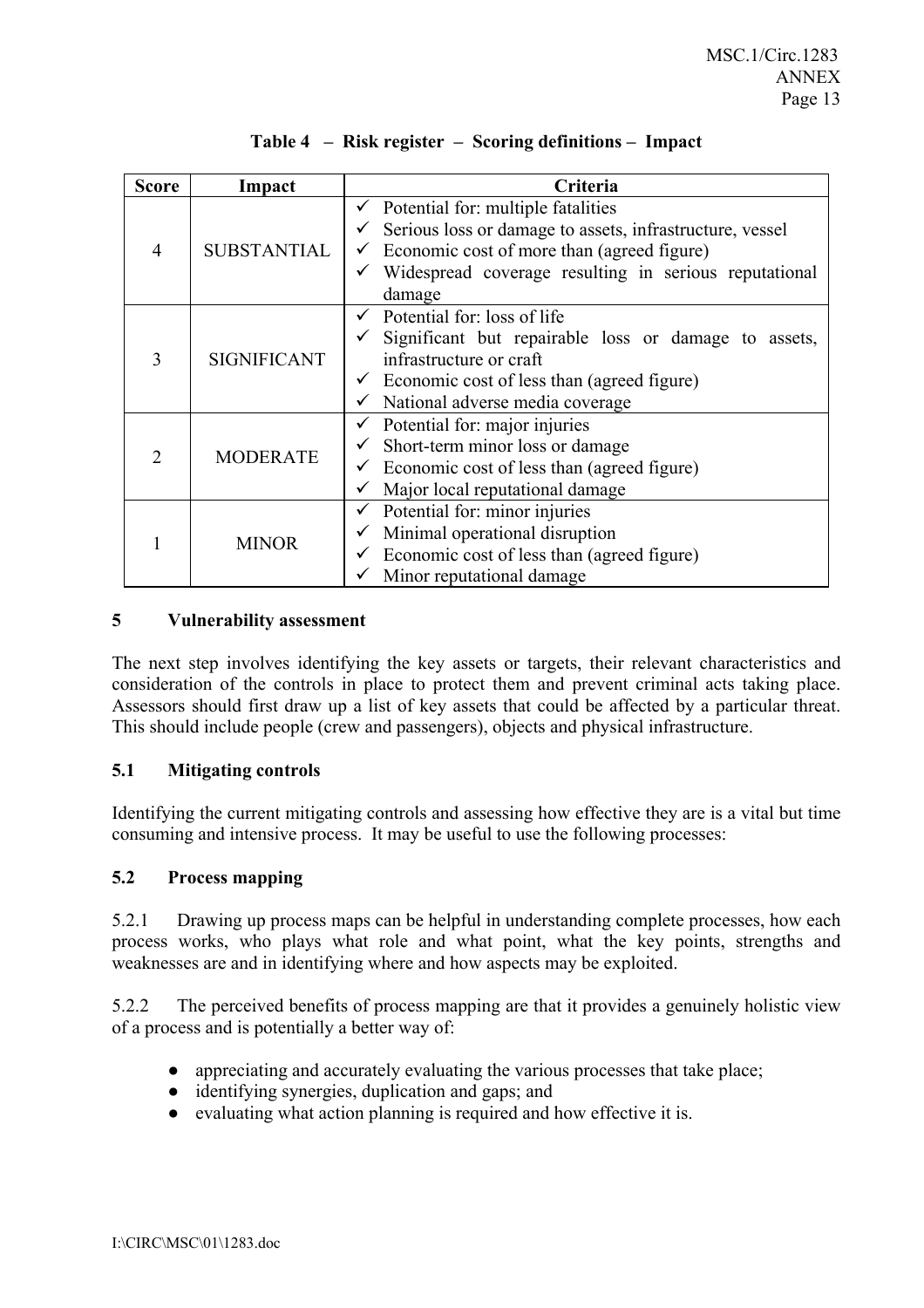5.2.3 Rather than considering each threat separately, process mapping requires examination of the crime and security picture either:

- by article: vessel's stores; cargo; or
- by individual: crew or passengers.

5.2.4 Process mapping involves mapping the complete journey of a person or item and the evaluation and plotting of each potential threat, early warning indicator and mitigating measure in place. It should encompass all areas where and all times when the criminal act could be perpetrated.

#### **5.3 Event cause analysis**

5.3.1 This is a useful method to establish how a risk could materialize at the port and what areas of control need to work well.

5.3.2 Taking in turn the risks, the following five questions should be considered:

- What type of individuals or groups would want to carry out this event?
- Where is this event likely to take place? (Targeted at what?)
- How would it be carried out?
- What is going to deter or delay or detect or deal with them?
- What can go wrong? (e.g., poor communication).
- 5.3.3 Assessors may want to use the table in Table 5 below to note all this information down.
- $\triangleright$  This is a useful review tool to reconsider the effectiveness of control measures highlighted in the risk register and identify where there are weaknesses and gaps.

| <b>CONTROL MEASURES REVIEW</b>   | <b>Possible Actions</b>                |
|----------------------------------|----------------------------------------|
| <b>Breach of Security</b>        |                                        |
| Security patrols                 | Deterrence and                         |
| Monitoring of security equipment | Detection                              |
| Education and training of crew   | Pre-empt breach or                     |
|                                  | Swift response                         |
|                                  | Crew awareness                         |
| Inadequate resources             | Discuss issues with relevant personnel |
| Gaps in security coverage        | Consider redeployment of resources     |
| Insufficient training            | Organize crew training programme       |

**Table 5** 

5.3.4 Assessors may find it useful to complete Table 6, below, as they go through the Vulnerability stage.

 $1$  What are the key targets – people, critical infrastructure, communications and control, and support services?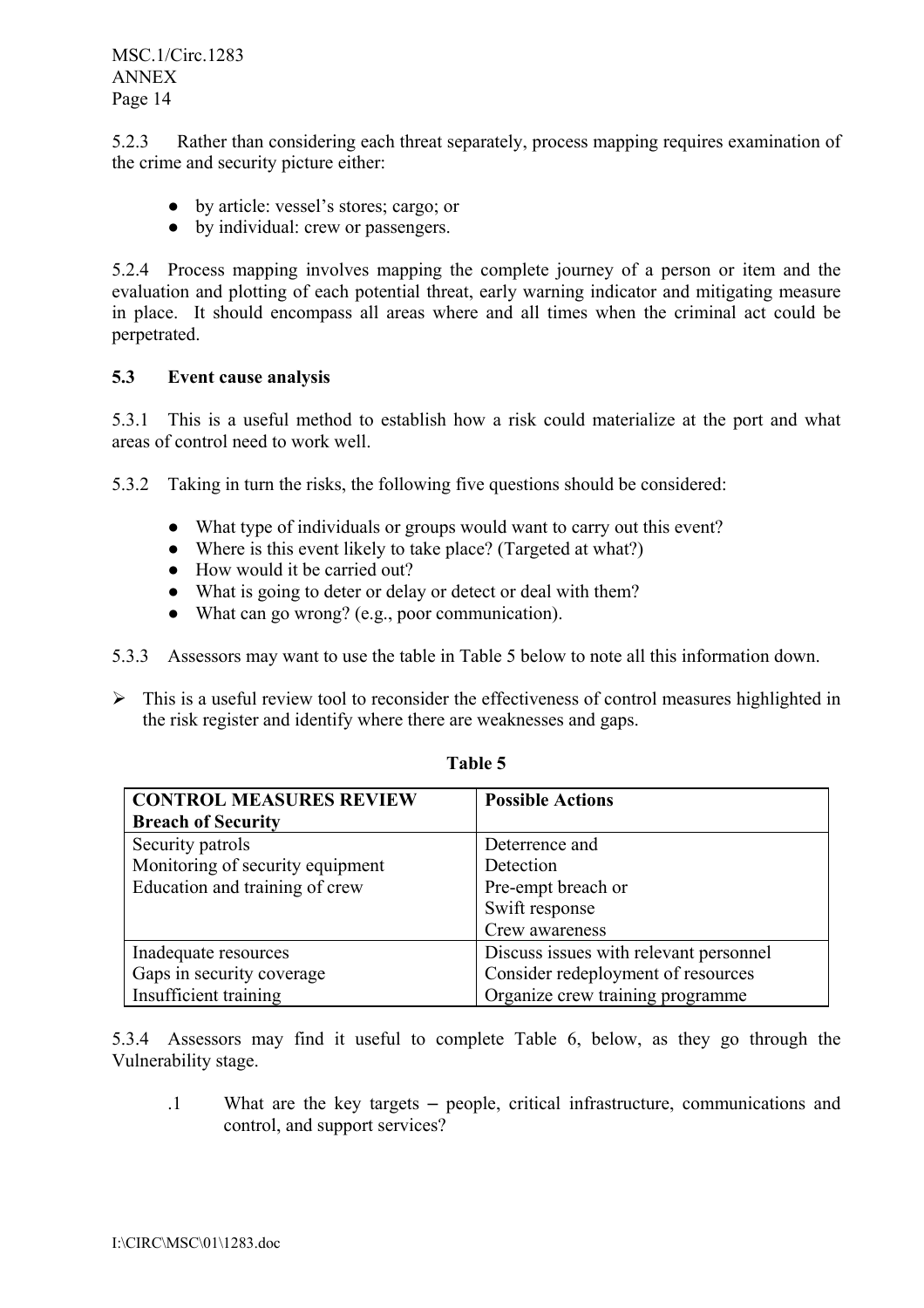- .2 What are the systems designed to deter, detect, delay or deal with unlawful acts?
- .3 What are the weaknesses in these systems, including consideration of predictability and opportunity?

| Target | Strengths (i.e. systems in<br>place to deter ) | Weaknesses <sup>**</sup> | Opportunities | Predictability | Target Vulnerability<br>(High/Medium/Low) | a part to play in reducing<br>What Stakeholders have<br>the vulnerability of this<br>target? | How? |
|--------|------------------------------------------------|--------------------------|---------------|----------------|-------------------------------------------|----------------------------------------------------------------------------------------------|------|
|        |                                                |                          |               |                |                                           |                                                                                              |      |
|        |                                                |                          |               |                |                                           |                                                                                              |      |
|        |                                                |                          |               |                |                                           |                                                                                              |      |
|        |                                                |                          |               |                |                                           |                                                                                              |      |

## **Table 6**

### **Key**

| *<br>Examples of systems designed to deter, detect or deal with unlawful acts |                                     |                                                                                                                                                  |  |  |  |
|-------------------------------------------------------------------------------|-------------------------------------|--------------------------------------------------------------------------------------------------------------------------------------------------|--|--|--|
| Predictability                                                                | $\hspace*{0.4em} = \hspace*{0.4em}$ | the ways in which a target operates which make it predictable.                                                                                   |  |  |  |
| Opportunities                                                                 | $=$                                 | opportunities for the perpetrator to exploit a loophole, conduct<br>reconnaissance, etc.; and                                                    |  |  |  |
| Weaknesses                                                                    | $=$                                 | includes things like limited intelligence to hand indicating the likelihood of<br>attack and the desirability of the target for the perpetrator; |  |  |  |
| Strengths                                                                     | $=$                                 | systems designed to deter, detect, or deal with unlawful acts;                                                                                   |  |  |  |

- Company employee vetting system
- $\bullet$  Port security vetting pass system
- Criminal record checks
- Crew search and vehicle checks
- CCTV
- Restricted area, perimeter fencing and access control
- Control authority exercises
- Uniformed police presence
- Public awareness
- Cargo/catering/cleaning regimes
- Business continuity plans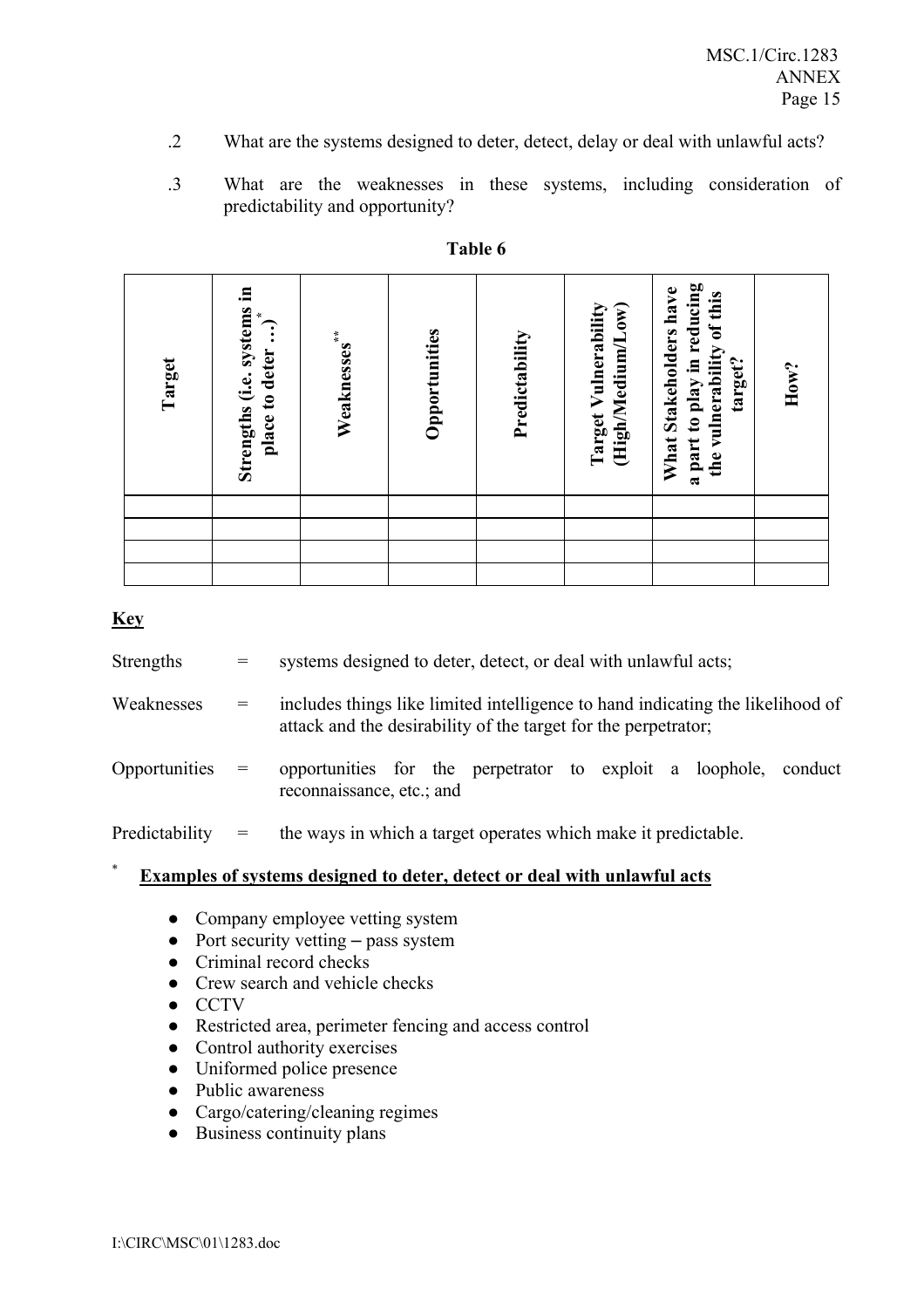MSC.1/Circ.1283 ANNEX Page 16

# \*\* **Examples of weaknesses**

- Accountability and funding
- Sheer volume of people and goods
- No searching (or regular searching)
- No search on exit as routine/norm
- Ability to respond to regulatory demands
- $\bullet$  Exemptions in general (e.g., VIPs)
- Crew shortages
- Indifference
- Corruption
- Confusing legislation
- False documentation
- Poor surveillance

### **Key issues to consider in vulnerability work**

- Need to consider high value assets
- Identify which stakeholders have a part to play in reducing the vulnerability of the target and how. This will assist in defining "who" should work together on what

#### **5.4 Vulnerability assessment and scoring**

5.4.1 Evaluation of targets' characteristics on the one hand and the early warning indicators, embedded monitors and existing mitigating controls on the other should be translated into a vulnerability score. Table 7 below illustrates a possible scoring system to be used for assessing vulnerability:

|  |  | Table 7 – Access to sensitive area not inside boundary of RA |
|--|--|--------------------------------------------------------------|
|--|--|--------------------------------------------------------------|

| No mitigating controls                | No counter measures in place                                                                  |
|---------------------------------------|-----------------------------------------------------------------------------------------------|
| Some mitigating controls              | Some counter measures in place                                                                |
| Acceptable management of the risk     | Measures in place sufficiently reasonable to<br>manage the threat down to an acceptable level |
| Robust and effective counter measures | Full and complete counter measures in place                                                   |

#### **6 Risk scoring**

#### **6.1 Risk score**

6.1.1 Finally, all of the information gathered on threat, impact and vulnerability should be used to identify and assess the residual risk. To score the risk accurately, groups or individuals should use the formula:

# **RISK = THREAT x IMPACT x VULNERABILITY**

6.1.2 So, for example, using an initial threat score of 2, an impact score of 4 and, where there are no mitigating measures in place (a vulnerability score of 4) the residual risk score would be 32 (2 x 4 x 4 = 32). Where measures are adjudged to reduce the vulnerability to some extent,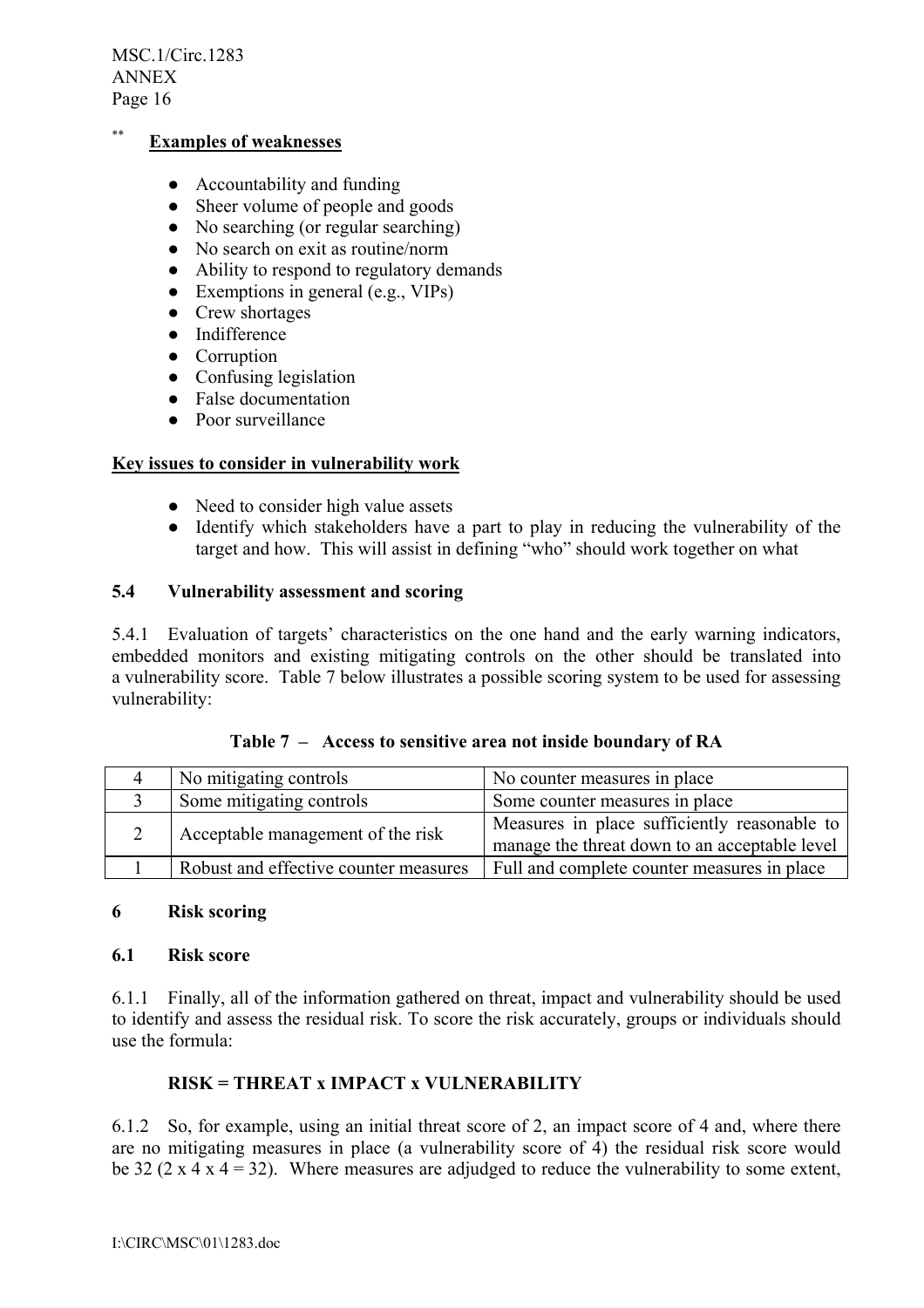but not to an acceptable level, the residual score would be 24. The threat and impact scores of 2 and 4 remain but the vulnerability score is now 3; hence  $2 \times 4 \times 3 = 24$ . And so on. There is a presumption that no threat scenario can be managed totally out of existence, i.e. you can never have a threat, impact or vulnerability score of 0.

6.1.3 It should be noted that scenarios with differing individual threat, impact and vulnerability scores can have the same overall risk score. For instance a particular scenario may have a threat score of 2 an impact score of 2 and a vulnerability score of 2 whereas another scenario may have a threat score of 1, an impact score of 4 and a vulnerability score of 4. Both scenarios produce a risk score of 16 despite having differing individual values of threat, impact and vulnerability.

6.1.4 Risk can then be ranked into three broad categories: high, medium and low:

- HIGH A residual risk score of 27 or more.
- MEDIUM A residual risk score of between 8 and 24.
- LOW A residual risk score of 6 or less.

# **7 Risk management**

7.1 The risk management phase considers how best to address the weaknesses identified during the vulnerability and risk scoring stages and how to mitigate the risk effectively and practically on a sustainable long-term basis.

7.2 This can be achieved by all stakeholders working together to agree joint tactical action plans. The checklist below gives some pointers on how to work through the process:

#### **7.3 Drawing up action plans**

- Consider the overall risk profile from the risk register:
	- $High =$  Unacceptable Risk seek alternative and/or additional control measures,
	- $Median = 1$  Manageable risk requires management/monitoring,
	- $Low =$  Tolerable risk no further control measures needed.
- Reconsider the Control Measures Review table. The "concerns" and "do nexts" should assist in drawing up action plans.
- Agree the priorities for action. These should be the "high" risks in the first instance.
- $\bullet$  Identify what actions can and need to be taken to bring the risk down to a "medium": manageable risk and from there to a "low": tolerable risk.
- Agree who will be the lead agency in implementing changes.
- Consider the resource implications.
- Document recommendations.
- Document actions taken and link these back to the threats in the risk register:
	- Timetable for action
	- Review of actions
- $\triangleright$  Agreed actions should be recorded and progress monitored. Such records are also evidence of decisions taken.
- ! Assessors may need to develop further systems for sharing information and intelligence.
- $\triangleright$  Look for opportunities to share resources and assist others.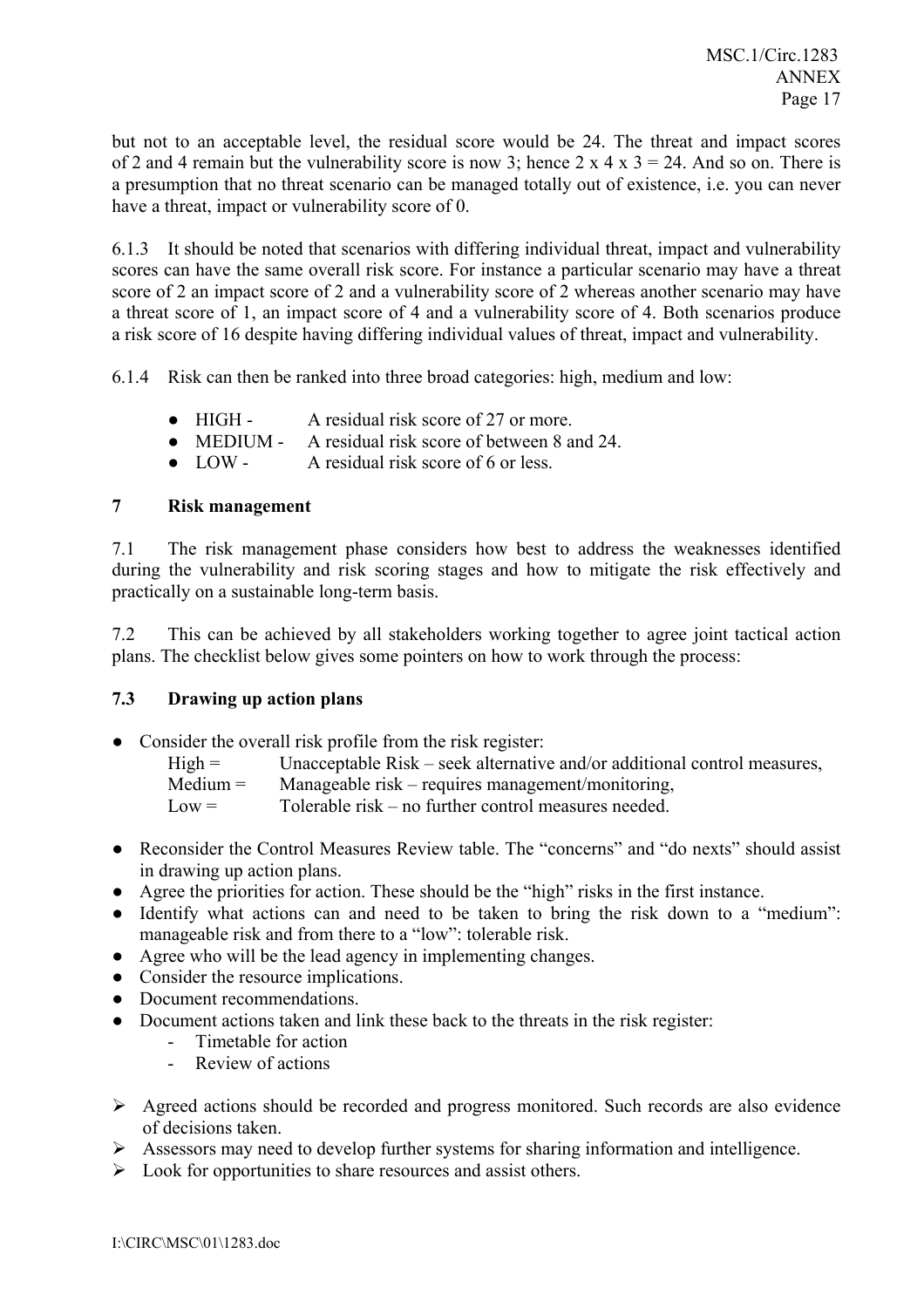7.4 Actions will probably fall into the following categories:

- Actions that may be implemented by the group;
- Tactical or operational issues; and
- National, policy or strategic issues.

# **8 Re-evaluation**

8.1 Risk assessments should be reviewed as conditions change, or on a regular schedule (e.g., annually).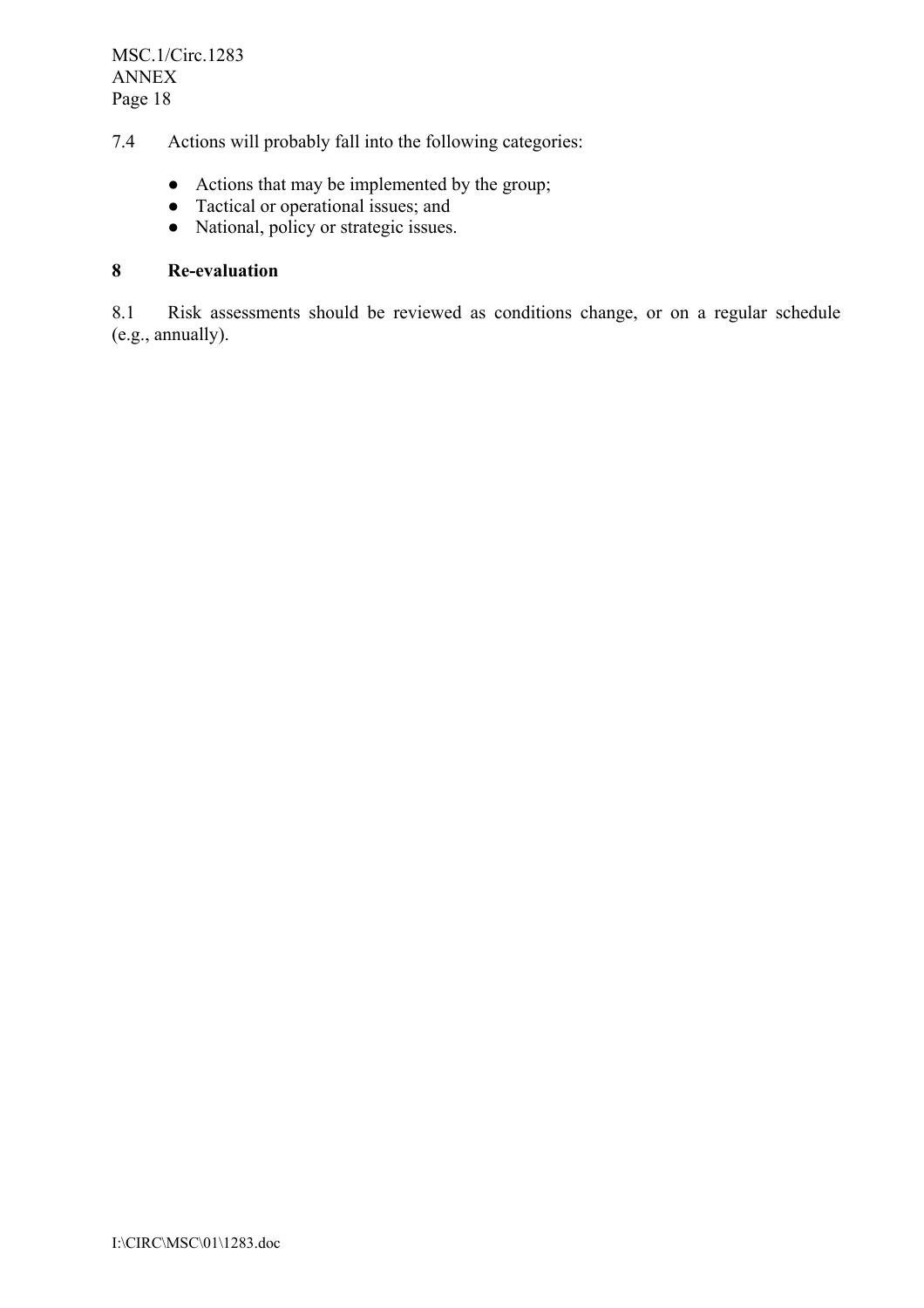# **Part 2: Information for use by owners, operators and users (operators) of non-SOLAS vessels and related facilities**

# **1 Risk assessment**

1.1 The implementation of security measures for non-SOLAS vessel operations should be informed by a risk assessment. Such a risk assessment<sup>8</sup> may be conducted by Member States or other authorities or by the vessel owners, operators and users.

1.2 A tool to assist with undertaking risk assessments is attached as the Appendix to annex 1.

# **2 Maintaining security awareness and reporting suspicious activity**

2.1 Operators of non-SOLAS vessels may wish to provide all personnel with information on how to reach appropriate officials and authorities in the event of security problems or if suspicious activity is observed. $9$  This information should include contact information for the officials responsible for emergency response, the national response centre(s) (if appropriate) and any authorities that may need to be notified.

2.2 Operators of non-SOLAS vessels and relevant organizations may wish to engage with Member States and other authorities in developing security initiatives with respect to education, information sharing, coordination, and outreach programmes. Such engagement could be considered toward establishing programmes to improve vessel operators' security awareness and to promoting links with Administration maritime security services.

2.3 Entities responsible for establishing and maintaining security awareness and culture should be mindful of the need for the proper balance between the needs of security and the requirement to maintain the safe and working efficiency of vessels. Vessel operators should take into account the Human Element and the rights and welfare of seafarers and maritime workers, including the relevant provisions of the ISPS Code, when implementing these Guidelines.

# **3 Awareness of basic security requirements of SOLAS chapter XI-2 and the ISPS Code**

- 3.1 The ISPS Code defines three Security Levels:
	- Security Level 1: Normal
	- Security Level 2: Heightened
	- Security Level 3: Exceptional

- ILO/IMO Code of Practice on Security in Ports.
- MSC.1/Circ.1193: Guidance on voluntary self-assessment by Administrations and for ship security.
- American Bureau of Shipping: Ship Security Plan Review Checklist.
- United States Coast Guard Navigation and Vessel Inspection Circular 10-02: Security Guidelines for Vessels.
- Norwegian Shipownersí Association: Guideline for performing Ship Security Assessment.

 8 Examples of guidance and tools for undertaking a risk assessment of vessels may be found in:

<sup>9</sup> Examples of suspicious activity can be found at paragraph 7.2.4 of this annex.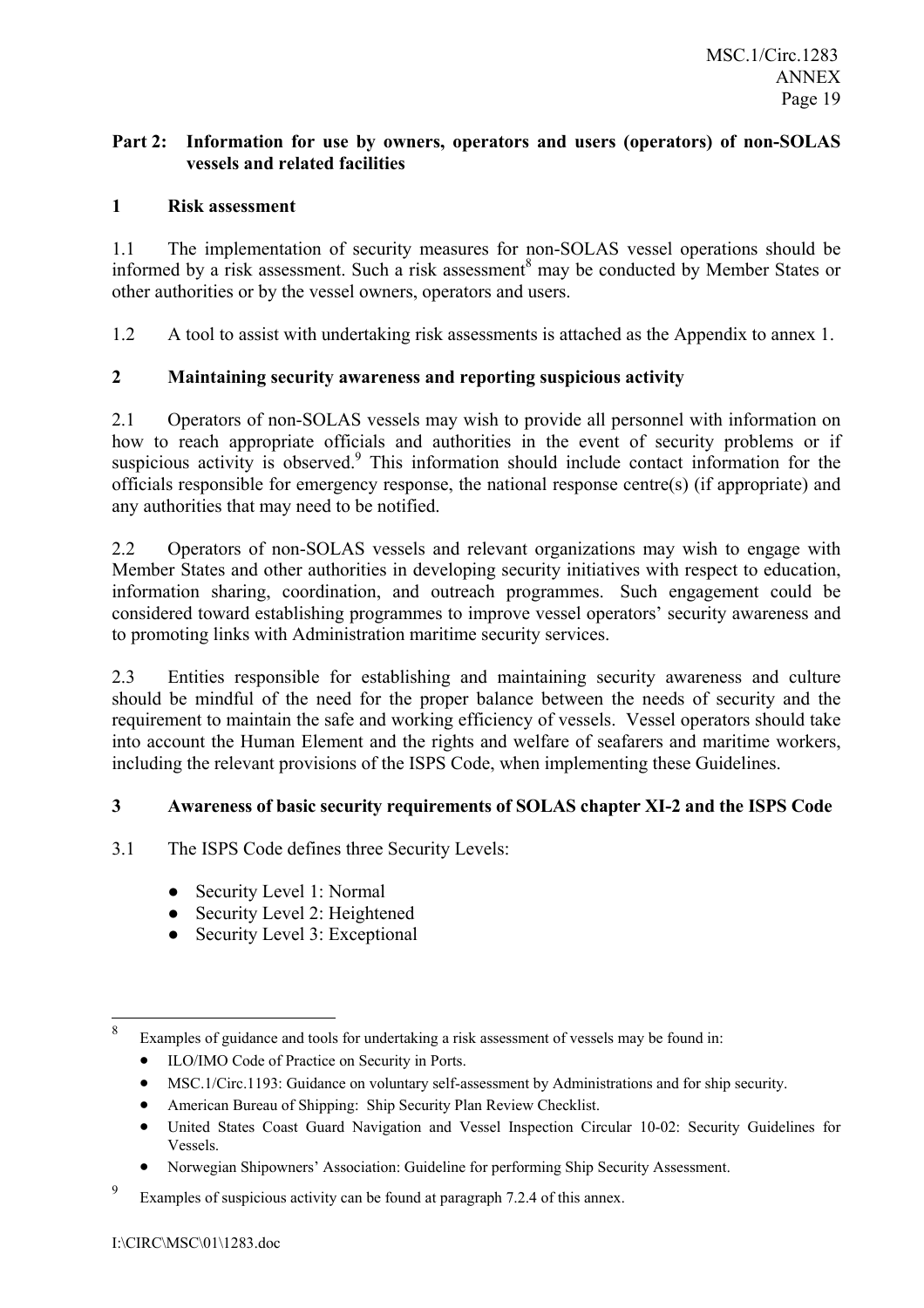3.2 At Security Level 1, vessels and port facilities are required to have basic security measures in place. Security Level 2 represents a heightened level of threat, and vessels and port facilities are required to increase their levels of protective security. Security Level 3 represents an imminent and specific threat, and vessels and port facilities will be required to increase security provision still further and respond to instructions from relevant control authorities.

3.3 Part of the IMO requirement is that all ISPS-compliant port facilities and ships create and maintain a Port Facility Security Plan (PFSP) or a Ship Security Plan (SSP). Security measures and standards should be developed on the basis of security assessments.

### **4 Awareness of basic requirements for interacting with ISPS-compliant ships and port facilities**

# **4.1 Interacting with ISPS-compliant ships**

4.1.1 Operators of non-SOLAS vessels should be aware of the requirements of SOLAS chapter XI-2 and the ISPS Code, which apply to all ships engaged on international voyages of 500 gross tonnage and above or those which carry more than 12 passengers, for interacting with ISPS-compliant ships. Non-SOLAS vessels may be required to complete a "Declaration of Security" (DoS) when interfacing with an ISPS-compliant ship. The purpose of the DoS is to ensure that agreement is reached on the respective security measures each will undertake under such circumstances.

4.1.2 When there is a requirement for non-SOLAS vessels to enter into a DoS, the operator of the non-SOLAS vessel may expect the following procedures to be applied:

- the ISPS-compliant ship should contact the non-SOLAS vessel well in advance of the non-SOLAS vessel's interaction with the ISPS-compliant ship, giving the master of the non-SOLAS vessel reasonable time to prepare for those security measures that might be required:
- the Ship Security Officer for the ISPS-compliant ship should detail the security measures which the non-SOLAS vessel is being asked to comply with;
- the agreed details of security measures to be implemented should be inserted into a DoS using the appropriate form;
- the DoS should be completed and signed by both parties.

4.1.3 It is important that all operators of non-SOLAS vessels are aware of the need to stay a reasonable distance from ISPS-compliant ships when using shared waterways. The appropriate distance will vary due to navigational safety considerations. Non-SOLAS vessels should take care not to undertake any manoeuvres close to the vessel which may give the crew of the ISPS-compliant ship cause for concern. Non-SOLAS vessels are encouraged to clearly indicate their intentions to the crew of the ISPS-compliant ship by radiotelephone or other means.

# **4.2 Interacting with ISPS-compliant port facilities**

4.2.1 Operators of non-SOLAS vessels should be made aware of the requirements for interacting with ISPS-compliant port facilities. Non-SOLAS vessels may be required to complete a DoS when arriving at an ISPS-compliant port facility. The purpose of the DoS is to ensure that agreement is reached on the respective security measures each will undertake under such circumstances.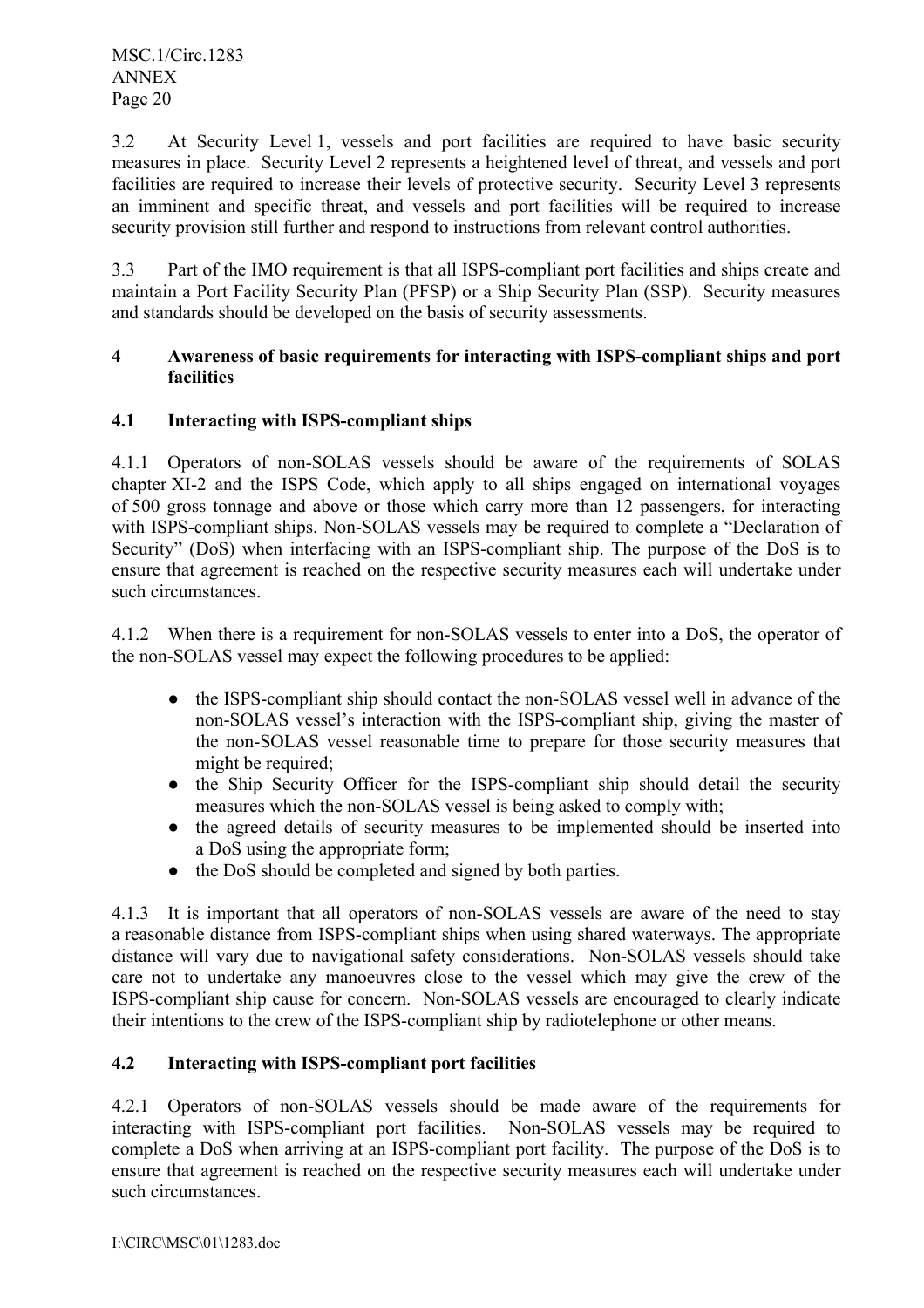4.2.2 When there is a requirement for non-SOLAS vessels to enter into a DoS, the Port Facility Security Officer of the regulated facility should follow the procedures below:

- the ISPS-compliant port facility should contact the non-SOLAS vessel well in advance of the non-SOLAS vessel's interaction with the ISPS-compliant port facility, giving the master of the non-SOLAS vessel reasonable time to prepare for those security measures that might be required;
- the Port Facility Security Officer for the ISPS-compliant port facility should detail the security measures which the non-SOLAS vessel is being asked to comply with;
- the agreed details of security measures to be implemented should be inserted into a DoS using the appropriate form; and
- the DoS should be completed and signed by both parties.

# **5 Training and personnel practices**

5.1 Operators of non-SOLAS vessels may wish to develop security policies and procedures, taking into consideration security assessments, to ensure that all personnel (including passengers where appropriate) are familiar with basic security measures applicable to the vessel.

5.2 Basic security familiarization training is recommended for crew members enabling them to have the capability to respond to security threats. In higher-risk environments, this training should also have the purpose of testing and assessing competence and knowledge for effective implementation of the recommendatory security measures contained in these Guidelines. Crew members operating in higher-risk environments could receive additional security familiarization training to enable them to better respond to specific security threats.

5.3 Operator proficiency training for pleasure craft owners and operators could encompass security awareness familiarization.

5.4 Hiring practices, such as reference checking, which might include background checks, can help a company identify potential security threats from employees. Seafarers and other workers should be allowed to appeal adverse employment determinations that are based upon disputed background information. There should also be adequate protections for workers' rights to privacy.

# **6 Security measures**

# **6.1 Mitigating the risk of theft, piracy and armed robbery against non-SOLAS vessels**<sup>10</sup>

6.1.1 Operators of non-SOLAS vessels should consider the risk to the vessel of theft, piracy and armed robbery and mitigate the risk by implementing appropriate security measures. The following are examples of good practice which may be implemented to reduce the likelihood of theft, piracy and armed robbery against non-SOLAS vessels:

<sup>10</sup> <sup>10</sup> Operators may wish to apply the guidance given in MSC/Circ.622/Rev.[2] on Recommendations to Governments for preventing and suppressing piracy and armed robbery against ships, and MSC/Circ.623/Rev.[4] on Guidance to shipowners and ship operators, shipmasters and crews on preventing and suppressing acts of piracy and armed robbery against ships.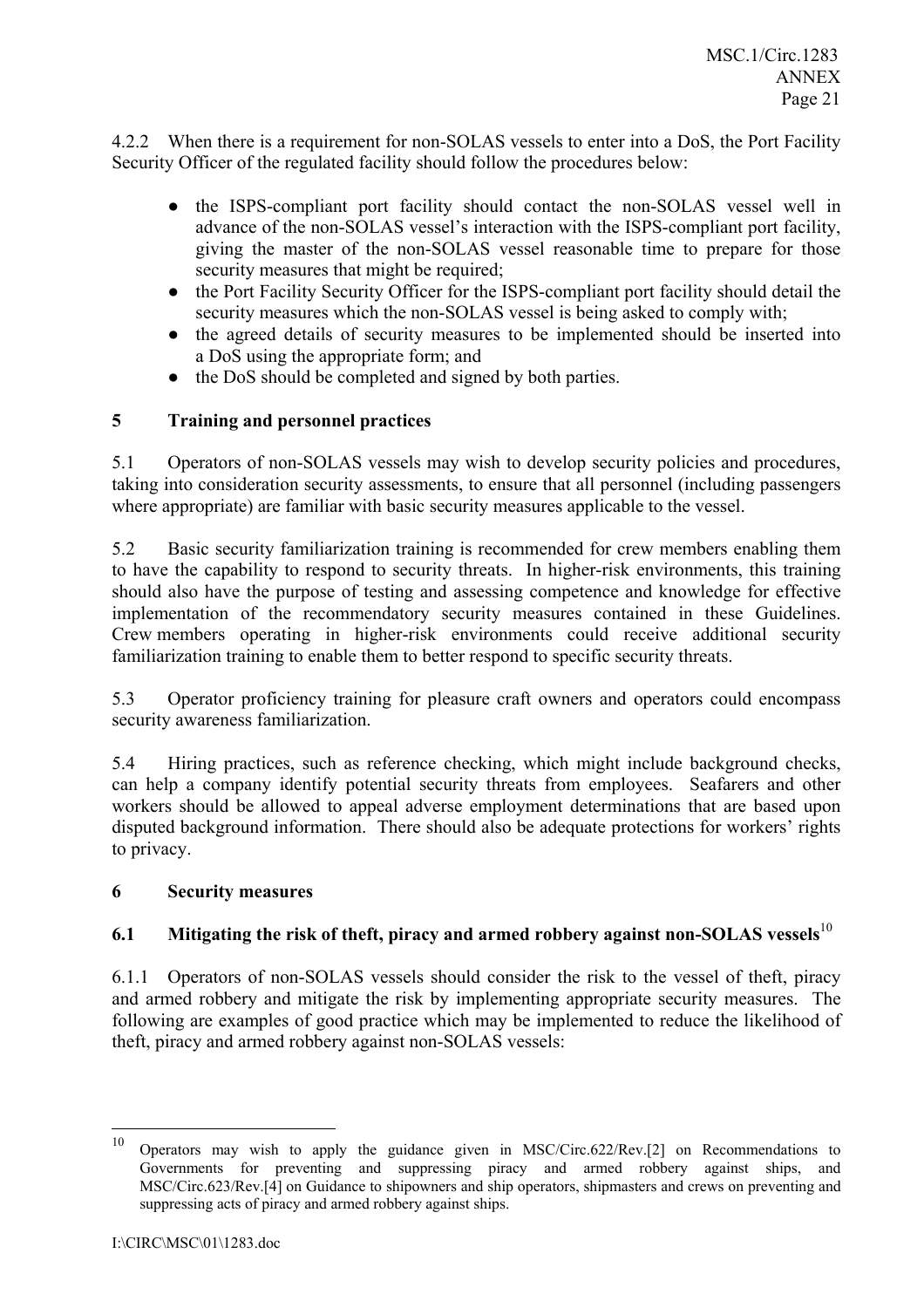MSC.1/Circ.1283 ANNEX Page 22

### i) **Be vigilant**

Early detection of a possible attack is the most effective deterrent. The majority of attacks will be deterred if the robbers/hijackers are aware that they have been observed. Advance warning of a possible attack will give the opportunity to sound alarms, alert coastal authorities, undertake evasive manoeuvring where possible, secure access points to the vessel and where appropriate and possible prepare defences such as water hoses. Pirates and armed robbers are usually well organized and equipped with weapons. Crew should not display aggressive responses, once an attempted boarding or attack is underway and, in particular, once the attackers have boarded the vessel, as this could significantly increase the risk to the vessel and those on board.

### ii) **Maintain a 24-hour visual and security watch**

Security watch includes short range radar surveillance of the waters around the vessel. The use of a small marine radar, fitted in such a way to ensure complete coverage of the stern, un-obscured by the radar shadow of the vessel itself, should be considered. Keep a special look-out for small boats and fishing boats that attackers often use because they are difficult to observe on radar. In piracy "hotspots", discourage passengers and crew from trading with locals using small craft which may approach the vessel.

### iii) **Strengthen night watches**

Strengthen night watches especially around the rear of the vessel and anchor chains/mooring ropes and particularly between the hours of 0100 and 0600 when most attacks occur. Continuous patrols linked by "walkie-talkie" to the bridge should be established, especially in high risk ports of transit areas. A drill should be established for regular two-way communication between the watch and the bridge. If possible, an additional officer should assist the normal bridge watch keepers at night, in order to provide a dedicated radar and visual watch for small craft that might attempt to manoeuvre alongside, and allow the watch keepers to concentrate on normal navigational duties. Night patrols of the vessel should be staggered to avoid forming patterns which an adversary could observe.

#### iv) **Seal off means of access to the vessel**

Fit hawse pipe plates, lock doors and secure hatches, etc. While taking due account of the need for escape in the event of fire or other emergency, so far as possible all means of access to the accommodation should be sealed off and portholes and doors of crew members' quarters should be secured at all times. Where applicable blocking access between the aft deck and the crew members' quarters is particularly important.

#### v) **Establish radio contact**

Establish radio contact and agree on emergency signals specifically for attacks with crew, shore authorities, etc.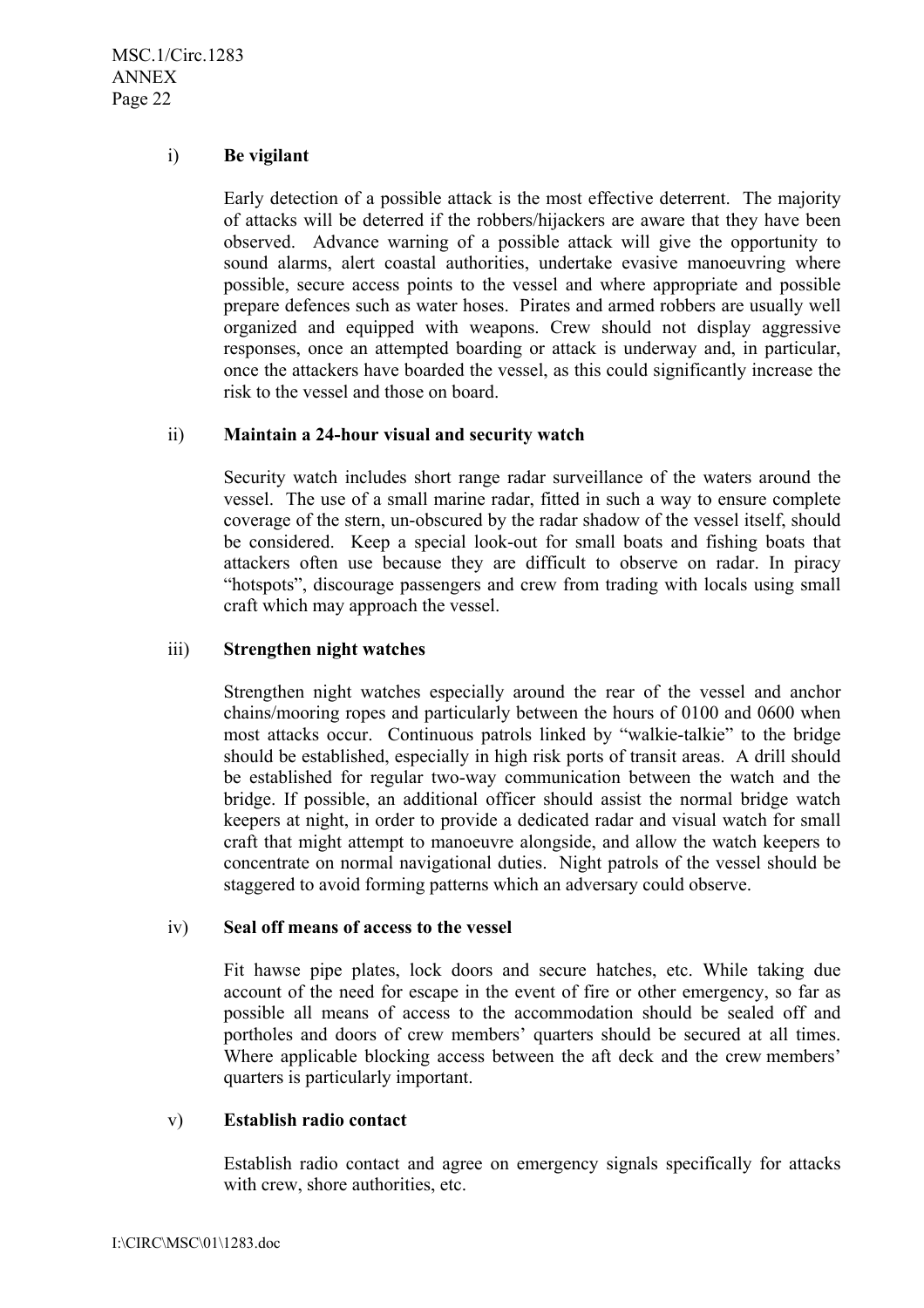# vi) **Provide adequate lighting**

Deck and over-side lights, particularly at the bow and stern, should be provided to illuminate the deck and the waters beyond and to dazzle potential boarders. Searchlights should be available on the bridge wings, and torches should be carried by the security patrols to identify suspicious craft. Such additional lighting should not however be so bright as to obscure navigation lights or interfere with the safe navigation of other vessels.

#### vii) **Evasive manoeuvring**

Provided that navigational safety allows, Masters may consider "riding off" attacking vessels by heavy wheel movements as they approach or by attempting to out run the attackers vessel. The effect of evasive manoeuvring may deter would-be attackers and make it difficult for them to attach poles or grappling devices.

### viii) **Water hoses and other equipment**

A vesselís rear deck is vulnerable to attempted boarding by robbers/hijackers and as an option can be sprayed with water to deter an attempted boarding. The use of water hoses to deter boarding of robbers/hijackers should only be considered if the Master is convinced he can use them to advantage, and without risk of provoking reprisals from the attackers. Consider fitting or equipping the vessel with passive security/detection equipment, e.g., Perimeter Intruder Detection Systems, CCTV, Night Vision equipment. Where possible, such equipment should be linked to an alarm system.

#### ix) **Reduce opportunities for theft**

Remove all portable equipment from the deck, so far as is possible stow containers containing valuables door-to-door and in tiers, and seal off access to accommodations.

#### x) **Establish a secure area(s)**

If large numbers of armed robbers/hijackers succeed in boarding the vessel, it may be necessary for crewmembers and passengers to retreat to a secure area(s). Depending upon the construction of the accommodations and the extent to which areas can be effectively sealed off, such a secure area should be identified in advance. Provision should be made, however, for escape during a fire or other emergency.

#### **6.2 Preventing unauthorized access to the vessel**

6.2.1 Guidance on preventing unauthorized access to each of the four non-SOLAS vessel categories is set out in the Appendices.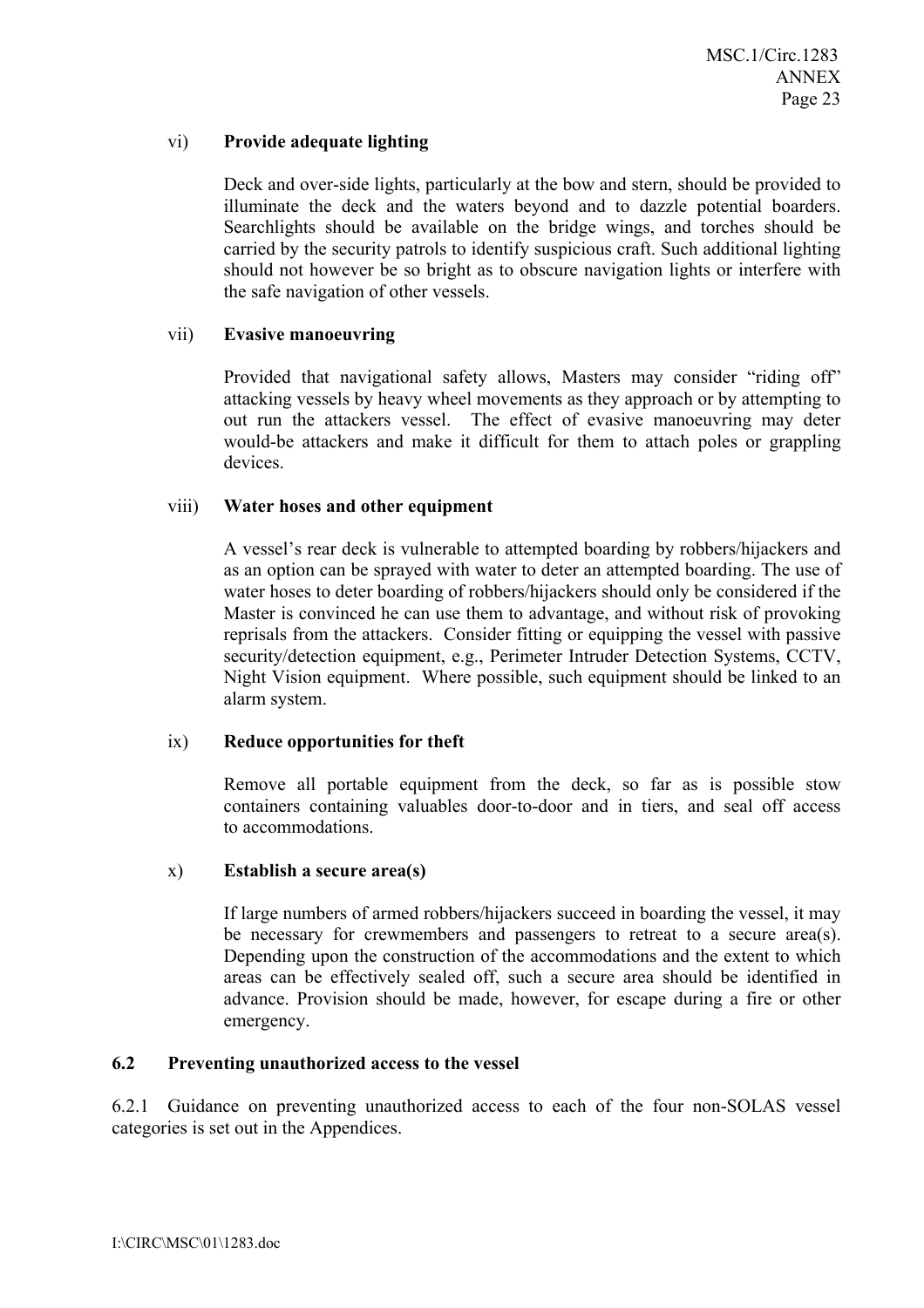MSC.1/Circ.1283 ANNEX Page 24

# **6.3 Conducting a search of a vessel**

6.3.1 The following are examples of good practice which should be implemented to assist crew undertaking patrolling duties when operating in a higher-risk environment:

- **Define the search area** crew members should be fully briefed and aware of what is required and have clearly defined start and finish points.
- **Plans** laminated plans of search areas should be produced in advance, highlighting the key features of the areas to be searched (such as storage bins and emergency exits).
- **Thoroughness** thorough searches help detect concealed items and attention should be paid to vulnerable areas. Crew should not rely solely on visual checks, but should take note of unusual sounds, smells, etc.
- **Use of seals** un-lockable equipment boxes such as lifejacket boxes can be fitted with tamper evident seals eliminating the need to search inside unless the seal is no longer intact.
- **Pre-planned action** crew members should be fully briefed on their expected actions in the event a search identifies a security concern.

# **6.4 Verifying identity of persons on board a vessel**

6.4.1 The following are examples of good practice which could be implemented to verify the identity of persons on board a vessel when operating in a higher-risk environment:

- All visitors (other than passengers) should report to the Master of the vessel, or other responsible person, to notify them of their arrival and departure. All visitors should have a form of identity, for example an ID card, passport or some other form of identification bearing the individual's photograph.
- Passengers must present a valid ticket before boarding (except where tickets are bought on board the vessel) and where applicable have a form of identity such as an ID card, passport or some other form of identification bearing the individual's photograph. For chartered vessels where no tickets are required, the chartering party should give some thought as to how they will control access. This could be achieved through the provision of paper authorization such as an invitation to be shown or for names on a list to be checked off on presentation of identification.

# **7 Planning for security events**

# **7.1 Responding to bomb threats or discovery of suspicious items**

7.1.1 Bomb threats are usually anonymous and communicated by telephone. While bomb threats are usually hoaxes intended to cause a nuisance, they must be taken seriously as a small number have been genuine and have preceded a terrorist or criminal act. It is recommended that advice is sought from local authorities on how to handle any genuine bomb threats that may be received.

7.1.2 Plans and procedures should be in place for dealing with health and safety alerts both on a vessel and at piers. These plans may be adapted to cover security alerts. Responsible individuals should consider various possible scenarios and appropriate responses. Scenarios could include:

- i) Suspect packages found on board a vessel or at a pier;
- ii) Individuals behaving suspiciously either on a vessel or at a pier;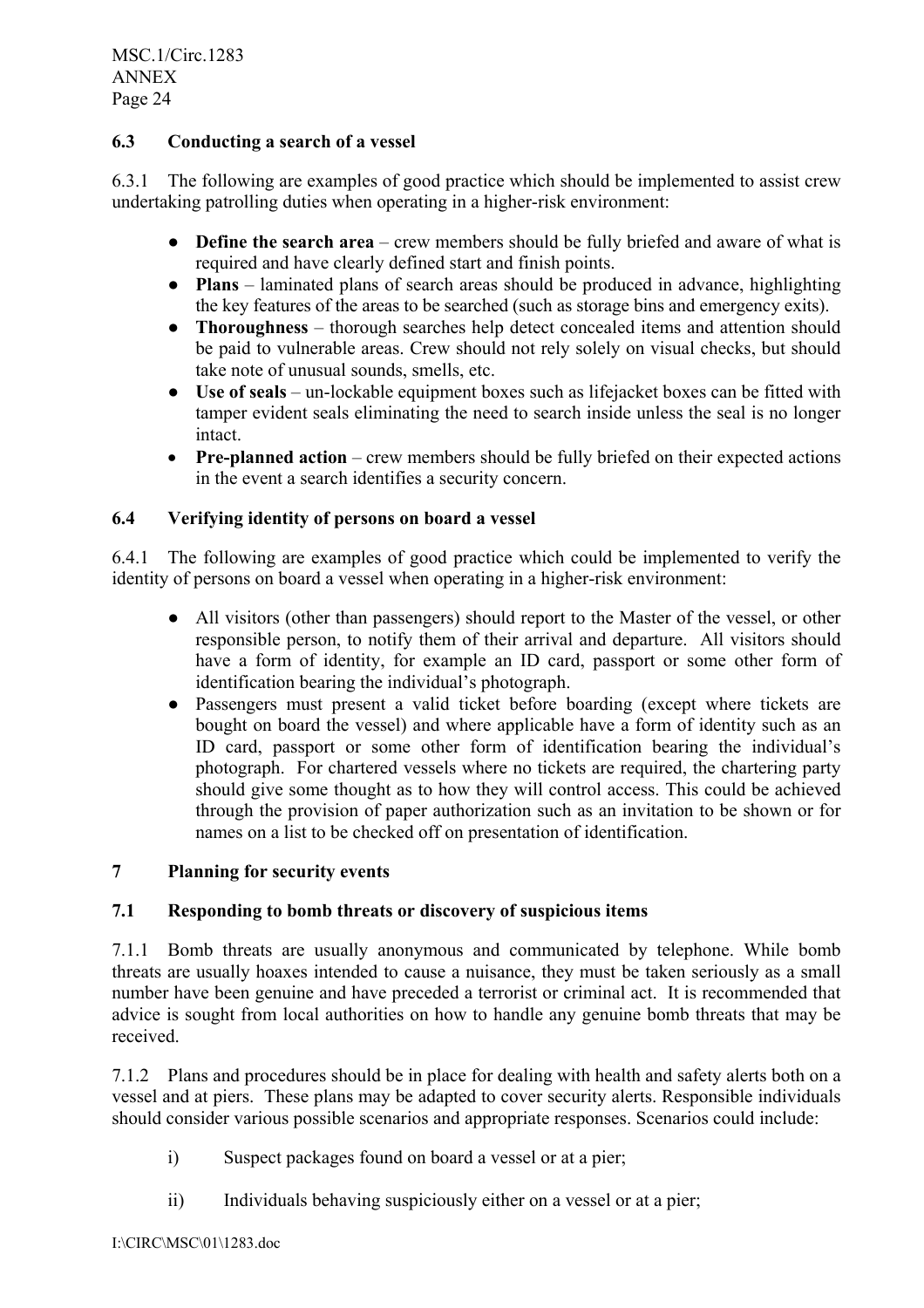- iii) Security alert at another pier or on another vessel requiring suspension of operations; and
- iv) A direct attack against a vessel or pier by unknown persons which could include ramming or the successful explosion of an Improvised Explosive Device.

7.1.3 Responsible individuals should similarly consider how to isolate a suspect package if found without removing or touching it and how to evacuate the vessel and piers quickly and safely. Planning should include being aware of who to contact, such as the police, emergency services, or other operators and how to document the incident.

7.1.4 Any Guidelines relating to management of bomb threats should include contact details for police or other public authorities responsible for immediate actions in the event of bomb threats.

# **7.2 Maintaining a means for reporting security concerns**

7.2.1 Operators of non-SOLAS vessels should provide all personnel with contact information for authorities responsible for emergency response, the national response centre(s) (if appropriate) and any other authorities that may need to be notified.

7.2.2 Operators of non-SOLAS vessels should consider and identify the actions that crew members should take in the event of a security incident. Such actions might include:

- what the crew should do when a vessel is moored or underway;
- how to notify authorities that a security incident is taking place (e.g., making radio calls, sounding alarms, etc.); and
- how crew members should protect themselves, their vessel and the public.

7.2.3 Reports of security incidents on board a vessel should be reported to the Master or Vessel Security Officer as appropriate.

7.2.4 All personnel should report suspicious activities to appropriate authorities. The report should include details of the activity and its location. The list below gives examples of activities which may by themselves constitute suspicious behaviour, any one of which may be considered suspicious by itself. However, those suspicions may warrant particular attention when one or more behaviour or a pattern of behaviour is observed or detected. The list is not exhaustive.

- i) Information gathering activities:
	- Unknown persons photographing vessels or facilities.
	- Unknown persons contacting, by any media, a ship or facility for the purpose of ascertaining security, personnel or standard operating procedures.
	- Unknown persons attempting to gain information about vessels or facilities by walking up to ship or facility personnel or associated individuals, or their families, and engaging them in conversation.
	- Theft or the unexplained absence of standard operating procedures documents.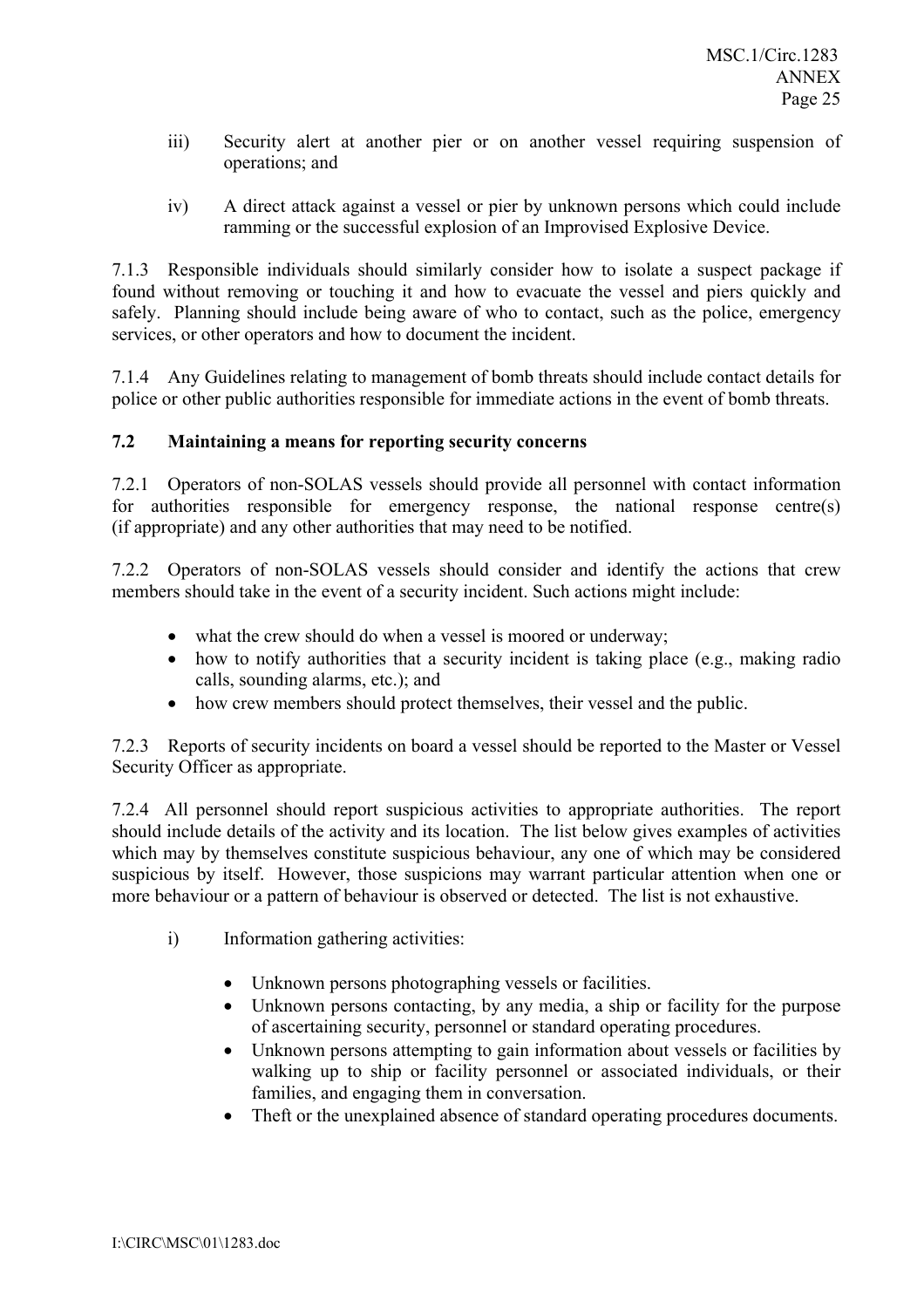- ii) Attempted inappropriate access:
	- Inappropriate or unauthorized persons attempting to gain access to vessels or facilities.
	- Unknown or unauthorized workmen trying to gain access to facilities to repair, replace, service, install or remove equipment.
- iii) Activities in a port and its environs:
	- Theft of facility vehicles, vehicle passes, personnel identification or personnel uniforms.
	- Inappropriate use of Global Maritime Distress Safety and Security procedures.
	- Suspicious individuals establishing *ad hoc* businesses or roadside stands either adjacent to or in proximity of port facilities.
	- Repeated or suspicious out of ordinary attempts at communication by voice media with duty personnel.
	- Vehicles or small vessels loitering in the vicinity of a facility without due cause for extended periods of time.
	- Unknown persons loitering in the vicinity of a facility without due cause for extended periods of time.  $\frac{1}{1}$

### **7.3 Prevention of trafficking in drugs and transportation of illicit cargoes**

7.3.1 The following are general Guidelines for precautionary measures which may be taken to safeguard a non-SOLAS vessel while in port, irrespective of whether at anchor or alongside a berth, to protect the vessel against trafficking in drugs and the transportation of illicit cargoes:

- The crew should be warned about the risks of knowingly transporting illicit cargoes and trafficking in drugs.
- Crew going ashore should be advised that they should take care to ensure that persons they are meeting with are not connected with illegal activities.
- The vessel might maintain a security log book at the point of entry/exit to the vessel, recording the identity of all persons boarding or disembarking. No unauthorized persons should be allowed to board.
- A permanent watch may be advisable in working areas. If appropriate, areas such as the forecastle, poop deck, main decks, etc., must be well lit during the hours of darkness.
- The vessel should maintain a good lookout for approaching small boats, or the presence of unauthorized divers, or other attempts by unauthorized persons to board the vessel.
- In the event of drugs or illicit cargoes are found on board, the crew should cooperate fully with the local authorities for the duration of the investigation.

 $11\,$ Lawful gatherings and assemblies should not be misconstrued as being suspicious.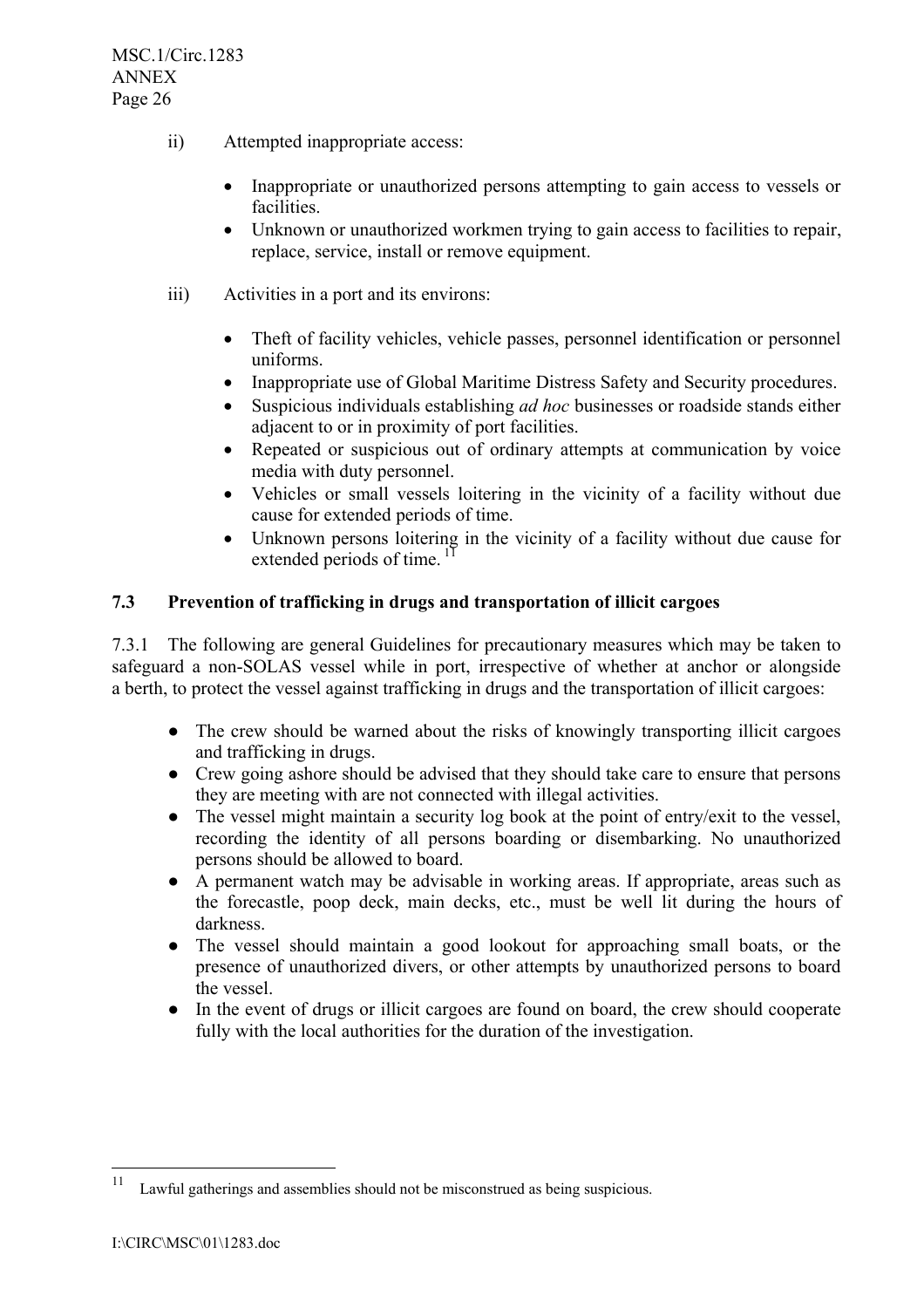### **7.4 Prevention of stowaways**

7.4.1 For the purposes of the Guidelines a stowaway is defined as a person who is secreted on a vessel, or in cargo which is subsequently loaded onto a vessel, without the consent of the vessel owner or the master or other responsible person, and who is detected on board after the vessel has departed from a port and is reported as a stowaway by the master to the appropriate authorities.

7.4.2 The visible actions of the crew in implementing security measures will act as a deterrent to potential stowaways. Examples of general precautionary measures for the prevention of stowaways are set out below:

- Prior to entering port, doors and hatchways should be securely fastened and locked with due regard to the need to facilitate escape in the event of an emergency.
- Fitting plates over anchor hawse pipes can prevent stowaways from boarding at anchorage or before a vessel is berthed.
- Accommodation doors could also be secured and locked, leaving only one open entrance. In the interests of safety, keys to the locked doors should be placed in convenient positions so that doors can be opened in the event of emergency.
- Store rooms, equipment lockers on deck, the engine room and the accommodations should remain locked throughout a port call, only being opened for access and re-secured immediately thereafter.
- Once alongside, a gangway watch is the first line of defence against stowaways, smugglers and theft. For this reason, it is important to ensure that an effective gangway watch is maintained at all times.
- At the commencement of loading only the hold access doors of the compartments that are going to be used for the immediate loading of cargo should be opened. As soon as cargo operations cease, the compartment should be secured.
- The vessel's storerooms should also be kept locked at all times, only being opened when access is required.
- There may be some areas of the vessel that cannot be locked, for instance the funnel top. Any unlocked areas that can be accessed should be inspected on a regular basis.
- On completion of cargo loading operations and the disembarkation of all shore-based personnel, accessible areas of the vessel should be searched again.
- In high-risk ports consideration should be given to anchoring in some convenient position outside the port and making a final stowaway search after tugs and pilots depart.

7.4.3 A detected stowaway should be reported to the appropriate authorities. Any stowaways detected should be treated in accordance with humanitarian principles. However, some stowaways may be violent, and the safety and security of the vessel and its crew should not be compromised.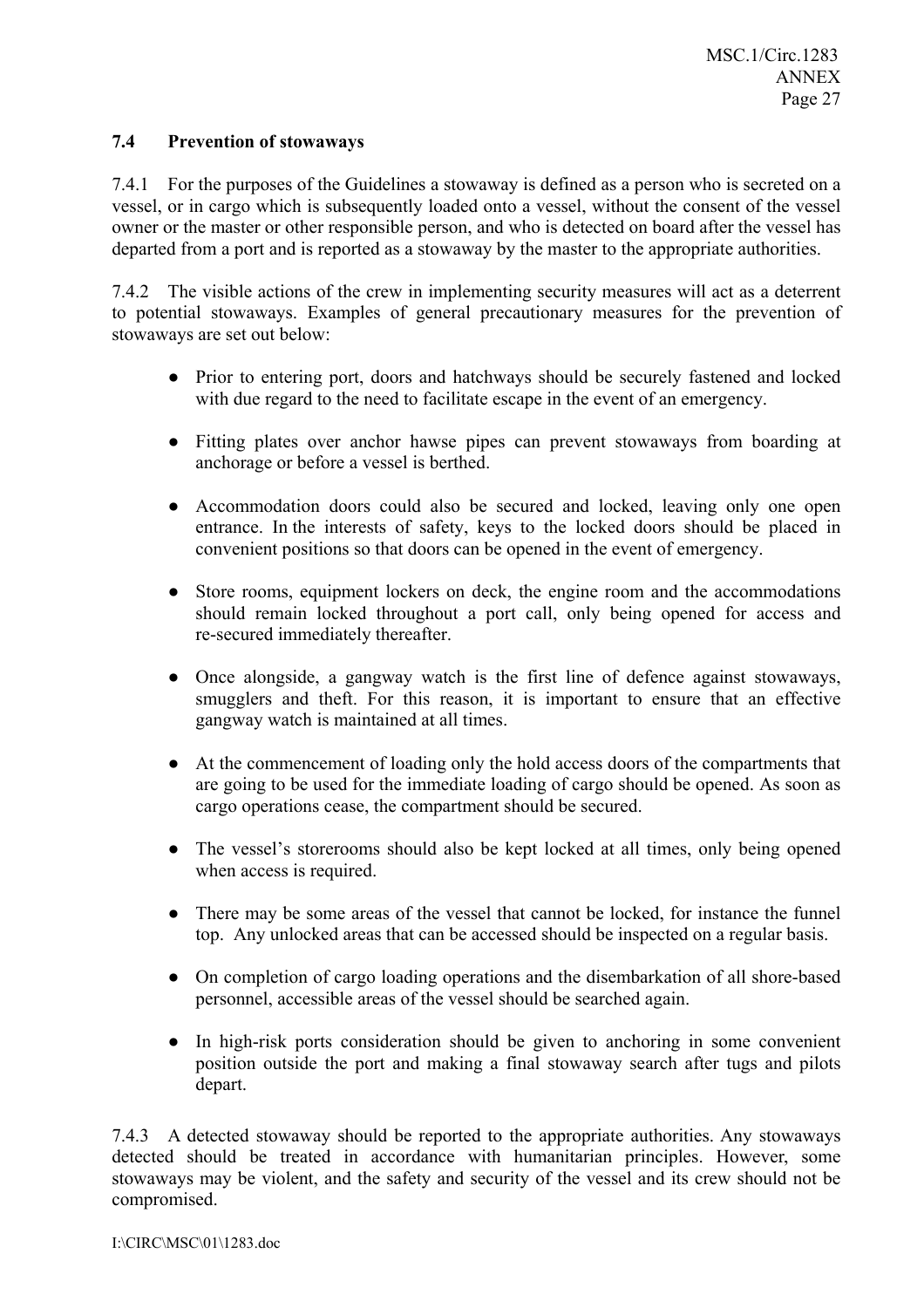# **Appendix A**

# **GUIDELINES FOR COMMERCIAL NON-PASSENGER VESSELS**

#### **Introduction**

These Guidelines apply to all commercial non-passenger vessels and special purpose vessels that fall outside the requirements of the International Ship and Port Facility Security (ISPS) Code.

The Guidelines are intended to provide information and best practice guidance to operators of non-SOLAS vessels. They are not mandatory and are not intended to form the basis for a mandatory instrument.

### **Vessel security**

### **1 Searching**

The vessel should be searched to ensure that nothing illegal or harmful has been placed on board. The vessel should be searched at the end of an outward trip before starting the return voyage to ensure that nothing has been concealed or left behind. To the extent possible, checks should include any crew areas, stores, holds, underwater hull if concern prevails and areas that could conceal persons or articles that may be used for illegal purposes.

There should be agreed procedures on how to isolate a suspect package if found and how to evacuate the vessel quickly and safely.

# **2 Securing**

With due regard to the need to facilitate escape in the event of an emergency, external doors and storage areas should be locked and portholes secured. If the vessel is to be left unattended for a lengthy period of time such as overnight, it is recommended that the engine is disabled to prevent theft/unauthorized use and that it is moored securely in compliance with local port by-laws. Masters should ensure that the gangway is raised when the vessel is left unattended.

#### **3 Preventing unauthorized access to vessels**

Members of the public should not be able to gain access to operational areas of the vessel, or maintenance/storage facility such as crew rest rooms, store rooms, cleaning cupboards, hatches and lockers. All doors leading into operational areas should be kept locked or controlled to prevent unauthorized access. The only exception to this should be where access is required to reach safety equipment or to use emergency escapes. Keys for doors should be kept in a secure location and controlled by a responsible person. If access is controlled by keypad, the code should only be given to people with a legitimate need to know. It is also recommended that codes are changed periodically. Where such access controls are in place, crew should be reminded of the importance of ensuring that nobody following can bypass the access controls.

The following are suggested measures to deter unauthorized access to the vessel:

over-the-side lighting which gives an even distribution of light on the whole hull and waterline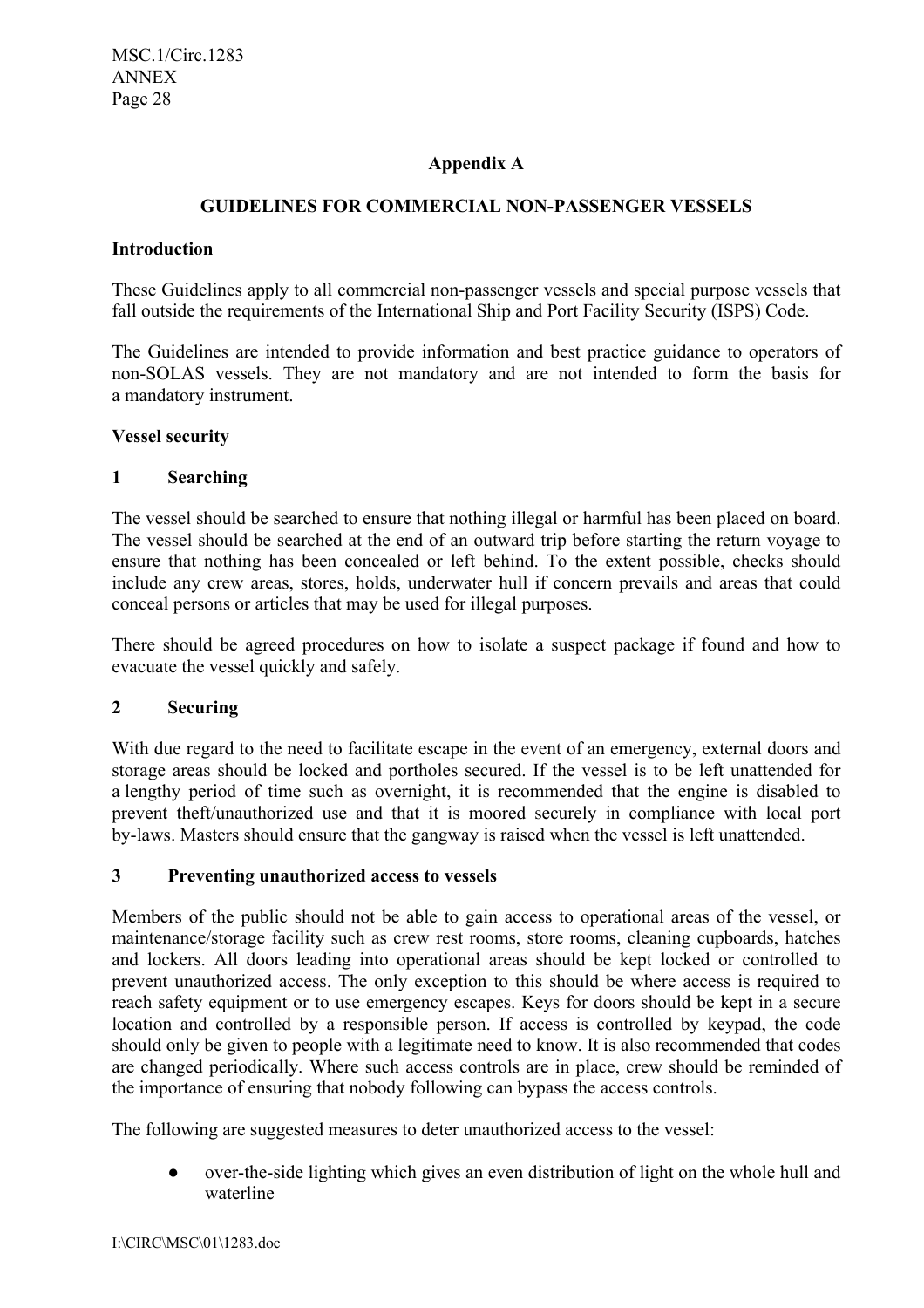- keeping a good watch from the deck
- challenging all approaching boats. If unidentified, they should, where possible, be prevented from coming alongside.

### **4 Controlling access**

All visitors should report to the Master of the vessel, or other responsible person to notify them of their arrival. It is recommended that they be advised on security procedures, such as the following:

- The need to be escorted at all times:
- The need to wear a permit, if issued, at all times;
- The need for vigilance at all times when on the vessel. Should they find a suspicious item, they should not touch it but should contact a member of crew as soon as possible. Similarly, they should contact a member of crew if they see a person acting suspiciously; and
- The need to secure all doors behind them when leaving, particularly those doors which lead to operational areas of the vessel. If they are leaving a work site, they must ensure that it is locked and that all equipment has been securely stored.

The vessel might maintain a security log book at the point of entry/exit to the vessel, recording the identity of all persons boarding or disembarking.

# **5 Contingency measures for security alerts**

Contingency measures should be in place for dealing with emergency navigational and health and safety alerts on board vessels. These plans may be adapted to include procedures for security alerts and incidents.

If a suspicious device or package is found while a vessel is at sea, the master should take into account:

- the size and location of the device;
- $\bullet$  the credibility of the threat:
- the vessel's location and the time it will take for security services and other assistance to arrive;
- the need to keep everyone well clear of the suspect device; and
- the need for all on board to keep clear of all doors, trunks and hatches leading from the space containing the device to avoid possible blast injuries.

#### **6 Reporting security incidents**

Vessel operators should implement procedures and processes for reporting and recording security incidents.

In the event of a security incident occurring while the vessel is at sea the master, in addition to activating an appropriate response, should alert the nearest coastal State or authorities and/or vessels in vicinity and provide details of the incident.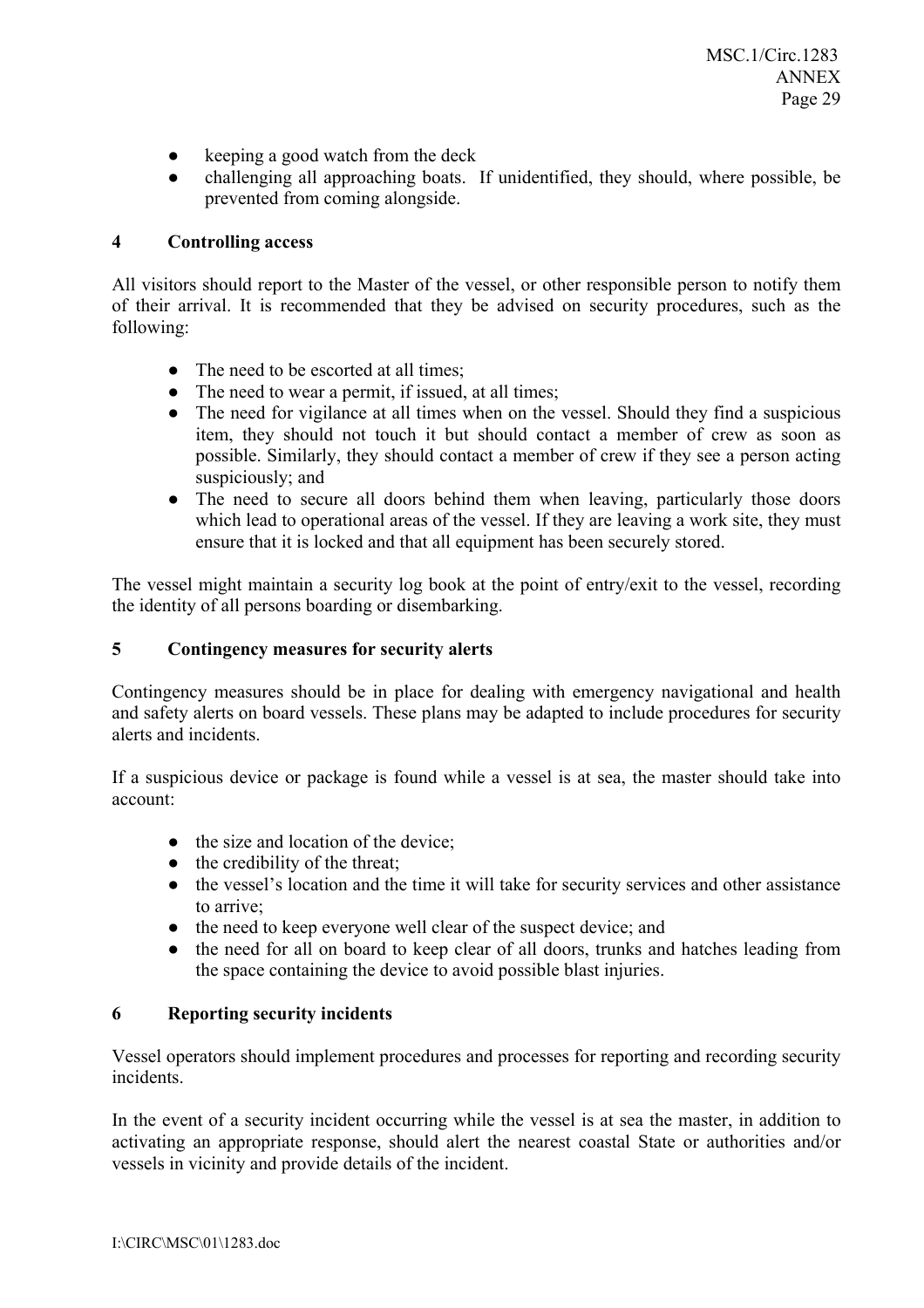# **Appendix B**

# **GUIDELINES FOR NON-SOLAS PASSENGER VESSELS**

#### **Introduction**

These Guidelines apply to all passenger vessels that fall outside the requirements of the International Ship and Port Facility Security (ISPS) Code.

The Guidelines are intended to provide information and best practice guidance to operators of non-SOLAS passenger vessels. They are not mandatory and are not intended to form the basis for a mandatory instrument.

Terrorists perceive passenger vessels and ferries as attractive targets because they carry large numbers of people, are high profile and economically important.

Given that information on schedules, routes and vessel schematics are all readily available, these vessels may be more vulnerable to attack.

#### **Vessel security**

#### **1 Searching**

The vessel should be searched to ensure that nothing illegal or harmful has been placed on board. The vessel should be searched at the end of an outward trip before starting the return voyage to ensure that nothing has been concealed or left behind. It is recommended that passengers are not permitted to board until the security check of the vessel has been completed. To the extent possible, checks should include all public areas with special attention paid to underneath seating, toilets, and any storage areas, e.g., for luggage, on the vessel. To the extent possible, checks should include any crew areas, stores, holds, under-water hull if concern prevails and areas that could conceal persons or articles that may be used for illegal purposes.

There should be agreed procedures on how to isolate a suspect package if found and how to evacuate the vessel quickly and safely.

#### **2 Securing**

With due regard to the need to facilitate escape in the event of an emergency, external doors and storage areas should be locked and portholes secured. If the vessel is to be left unattended for a lengthy period of time such as overnight, it is recommended that the engine is disabled to prevent theft/unauthorized use and that it is moored securely in compliance with local port by-laws. Masters should ensure that the gangway is raised when the vessel is left unattended.

#### **3 Control of passengers boarding and disembarking**

Passengers must only be allowed to embark and disembark if crew or shore staff are present. Where ticket facilities exist for scheduled services, crew or shore staff should ensure that passengers present valid tickets before boarding. For chartered vessels where no tickets are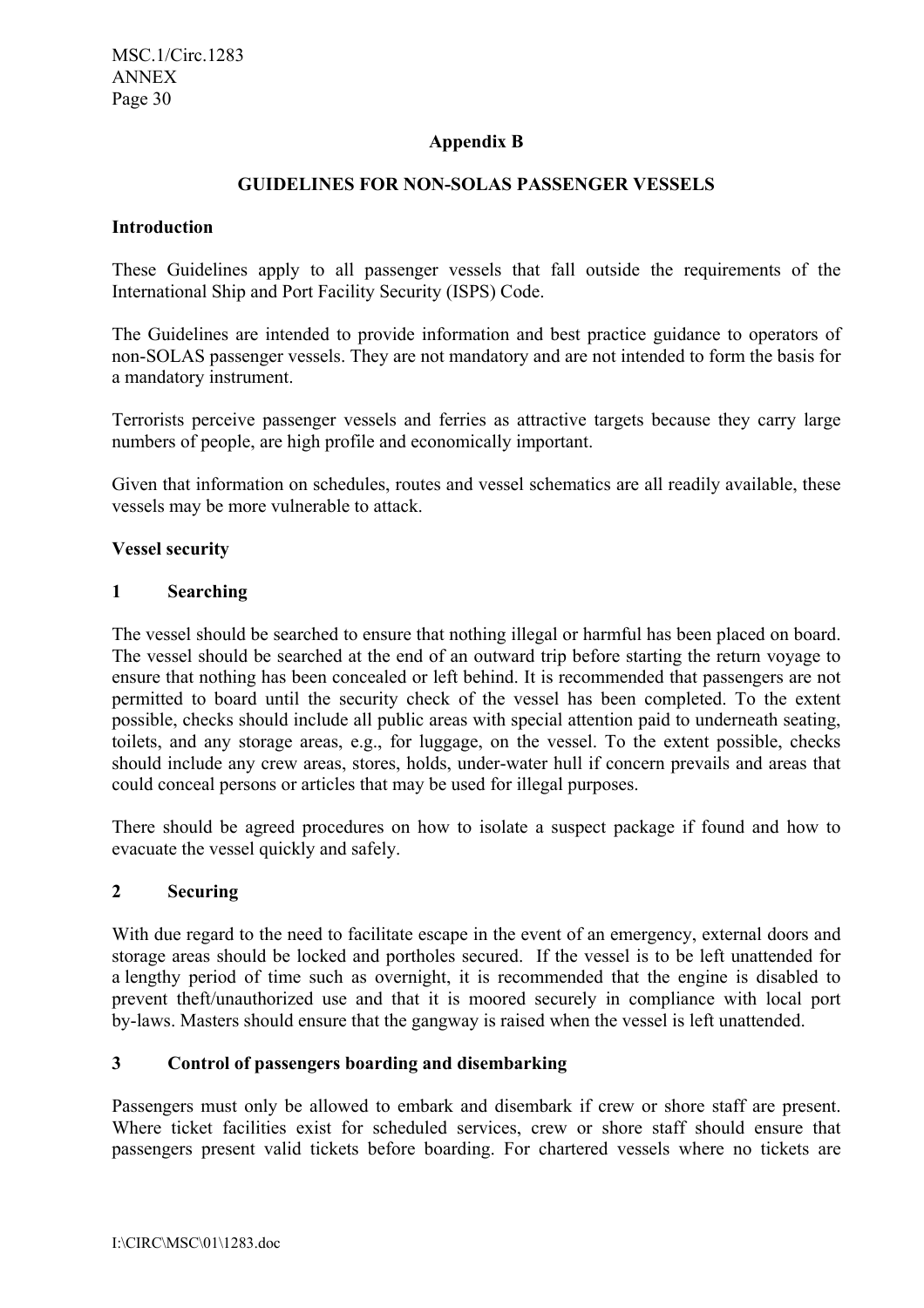required, the chartering party should seek to control access on to the boat, for example through the provision of an authorization card. If the vessel carries vehicles special additional measures, including spot checks, may be required.

#### **4 Passenger security awareness**

Passengers should be reminded not to leave bags unattended and to report any unattended or suspect packages. Security messages should be displayed on posters and information screens and should be frequently delivered over public address systems either as separate announcements or as part of the pre-sailing safety announcement.

### **5 Preventing unauthorized access to vessels**

Passengers should not be able to gain access to operational areas of the vessel, or maintenance/storage facility such as crew rest rooms, store rooms, cleaning cupboards, hatches and lockers. All doors leading into operational areas should be kept locked or controlled to prevent unauthorized access. The only exception to this should be where access is required to reach safety equipment or to use emergency escapes. Keys for doors should be kept in a secure location and controlled by a responsible person. If access is controlled by keypad, the code should only be given to people with a legitimate need to know. It is also recommended that codes are changed periodically. Where such access controls are in place, crew should be reminded of the importance of ensuring that nobody following can bypass the access controls.

The following are suggested measures to deter unauthorized access to the vessel:

- over-the-side lighting which gives an even distribution of light on the whole hull and waterline;
- keeping a good watch from the deck; and
- challenging all approaching boats. If unidentified, they should, where possible, be prevented from coming alongside.

#### **6 Controlling access**

All visitors (other than passengers) should report to the master of the vessel, or other responsible person to notify them of their arrival. It is recommended that they should be advised on security procedures, such as the following:

- The need to be escorted at all times;
- The need to wear a permit, if issued, at all times;
- The need for vigilance at all times when on the vessel. Should they find a suspicious item, they should not touch it but should contact a member of crew as soon as possible. Similarly, they should contact a member of crew if they see a person acting suspiciously; and
- The need to secure all doors behind them when leaving, particularly those doors which lead to operational areas of the vessel. If they are leaving a work site, they must ensure that it is locked and that all equipment has been securely stored.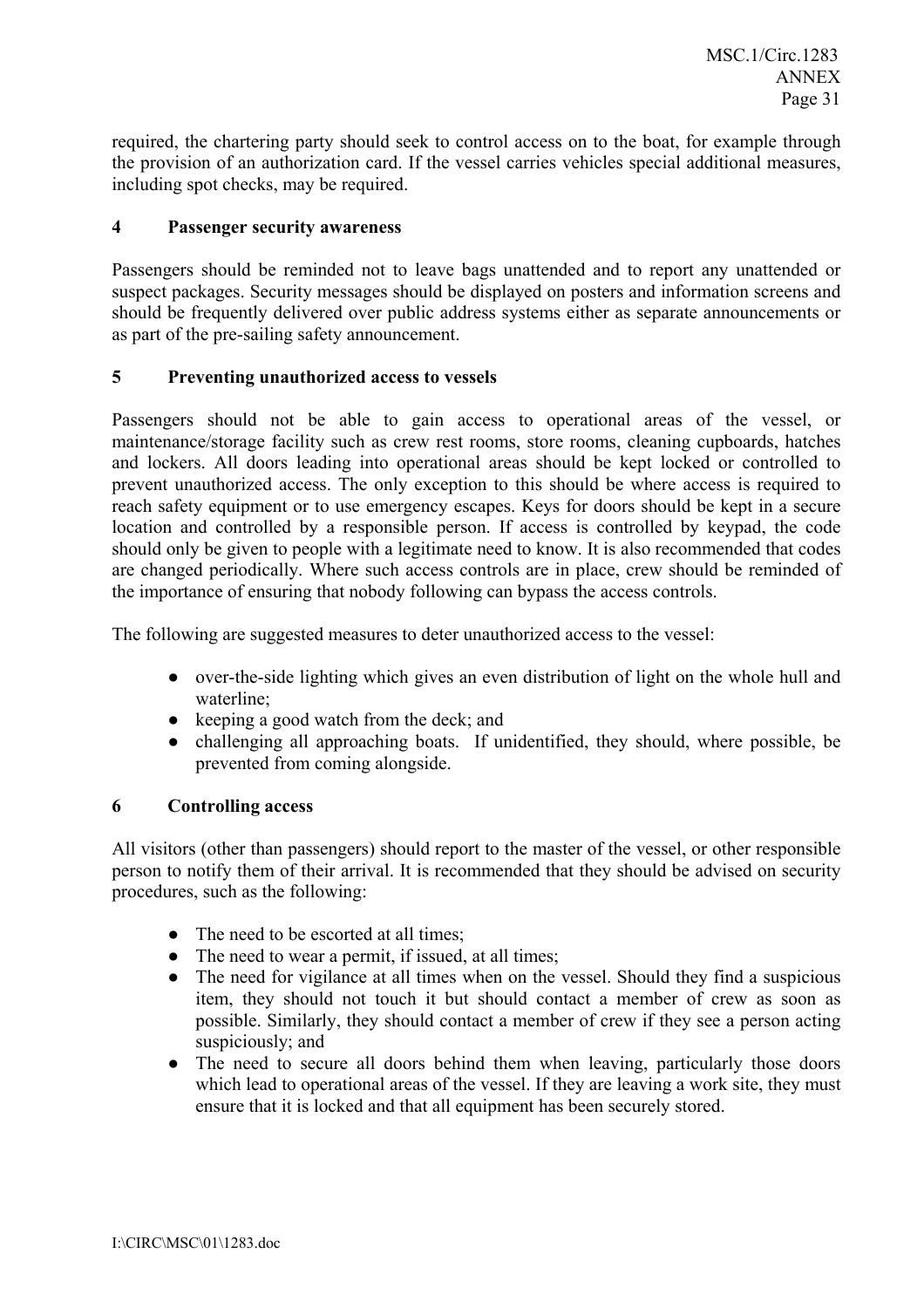# **7 Contingency measures for security alerts**

Contingency measures should be in place for dealing with emergency navigational and health and safety alerts on board vessels. These plans may be adapted to include procedures for security alerts and incidents.

If a suspicious device or package is found while a vessel is at sea, the master should take into account:

- the size and location of the device:
- $\bullet$  the credibility of the threat;
- the vessel's location and the time it will take for security services and other assistance to arrive;
- the need to keep everyone well clear of the suspect device; and
- the need for all on board to keep clear of all doors, trunks and hatches leading from the space containing the device to avoid possible blast injuries.

#### **8 Reporting security incidents**

Vessel operators should implement procedures and processes for reporting and recording security incidents.

In the event of a security incident occurring while the vessel is at sea the master, in addition to activating an appropriate response, should alert the nearest coastal State or authorities and/or vessels in vicinity and provide details of the incident.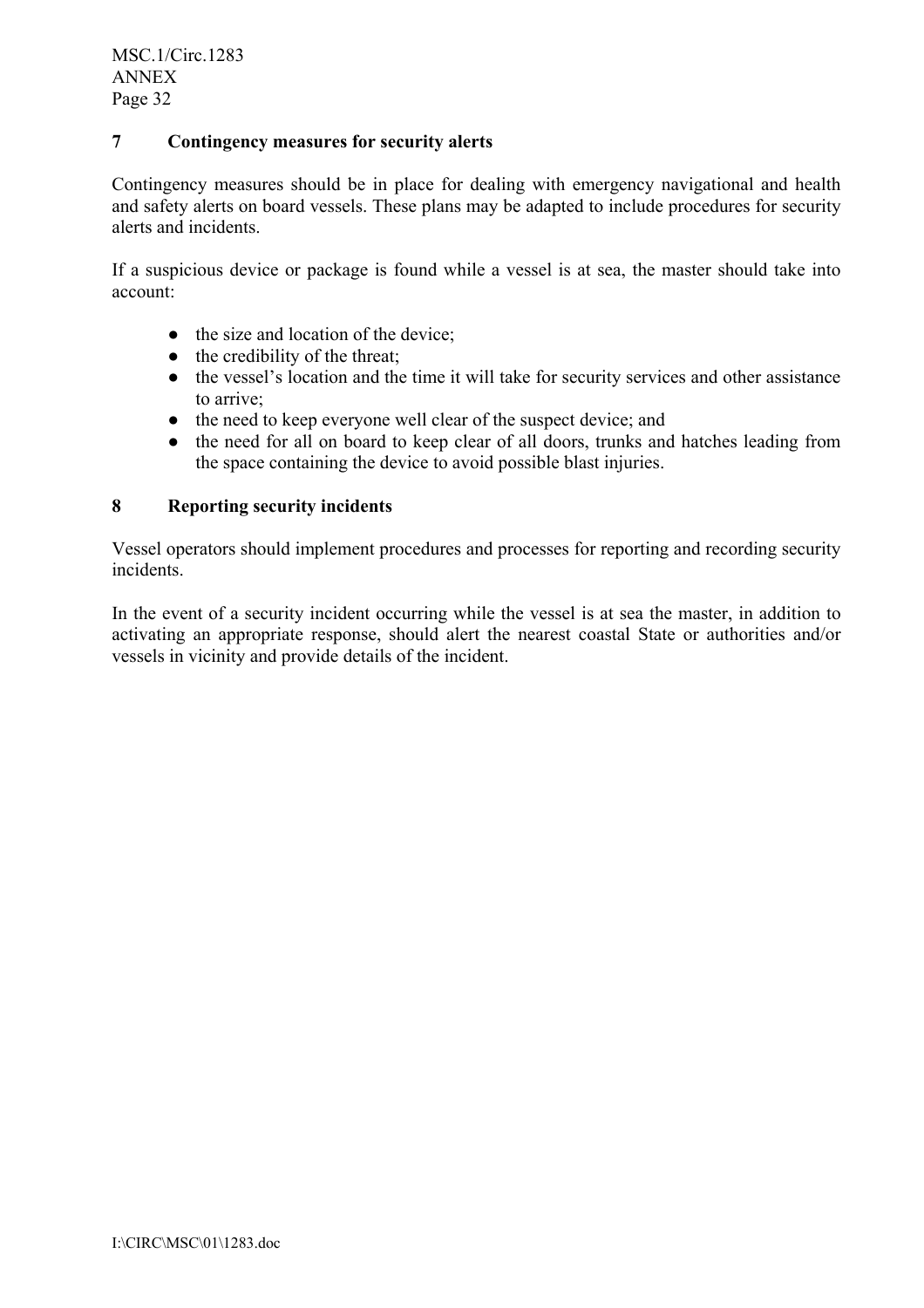# **Appendix C**

### **GUIDELINES FOR FISHING VESSELS**

#### **Introduction**

These Guidelines apply to fishing vessels.

The Guidelines are intended to provide information and best practice guidance to operators of fishing vessels. They are not mandatory and are not intended to form the basis for a mandatory instrument.

The operator, as well as the master of a fishing vessel should evaluate and enforce appropriate measures as provided for in this annex, taking into consideration the security environment and the risk areas related to the operating area and the security risk that may be encountered during the intended voyage.

#### **Vessel security**

#### **1 Searching**

Vessels should be searched after having been left unattended to ensure that nothing has been placed aboard while the vessel was unattended and for the purpose of concealing trespassing persons and articles placed on board for illegal purposes. To the extent possible, checks should include all spaces accessible to non-authorized persons while the vessel was unattended, e.g., any crew areas stores, holds, under-water hull, if concern prevails and areas that could conceal persons or articles that may be used for illegal purposes.

#### **2 Securing**

With due regard to the need to facilitate escape in the event of an emergency, where possible external doors, hatches and storage areas should be kept locked and windows secured while the ship is left unattended. If the vessel is left unattended for a lengthy period of time such as overnight, it is recommended that the engine is disabled to prevent theft/unauthorized use.

#### **3 Preventing unauthorized access to vessels**

Measures preventing unauthorized access to vessels should be implemented and maintained. Such measures could be:

- over-the-side lighting which gives an even distribution of light on the whole hull and waterline;
- keeping a good watch from the deck;
- challenging all approaching boats. If unidentified, they should, where possible, be prevented from coming alongside; and
- all visitors and contractors should report to the master of the vessel, or other responsible person to notify them of their arrival.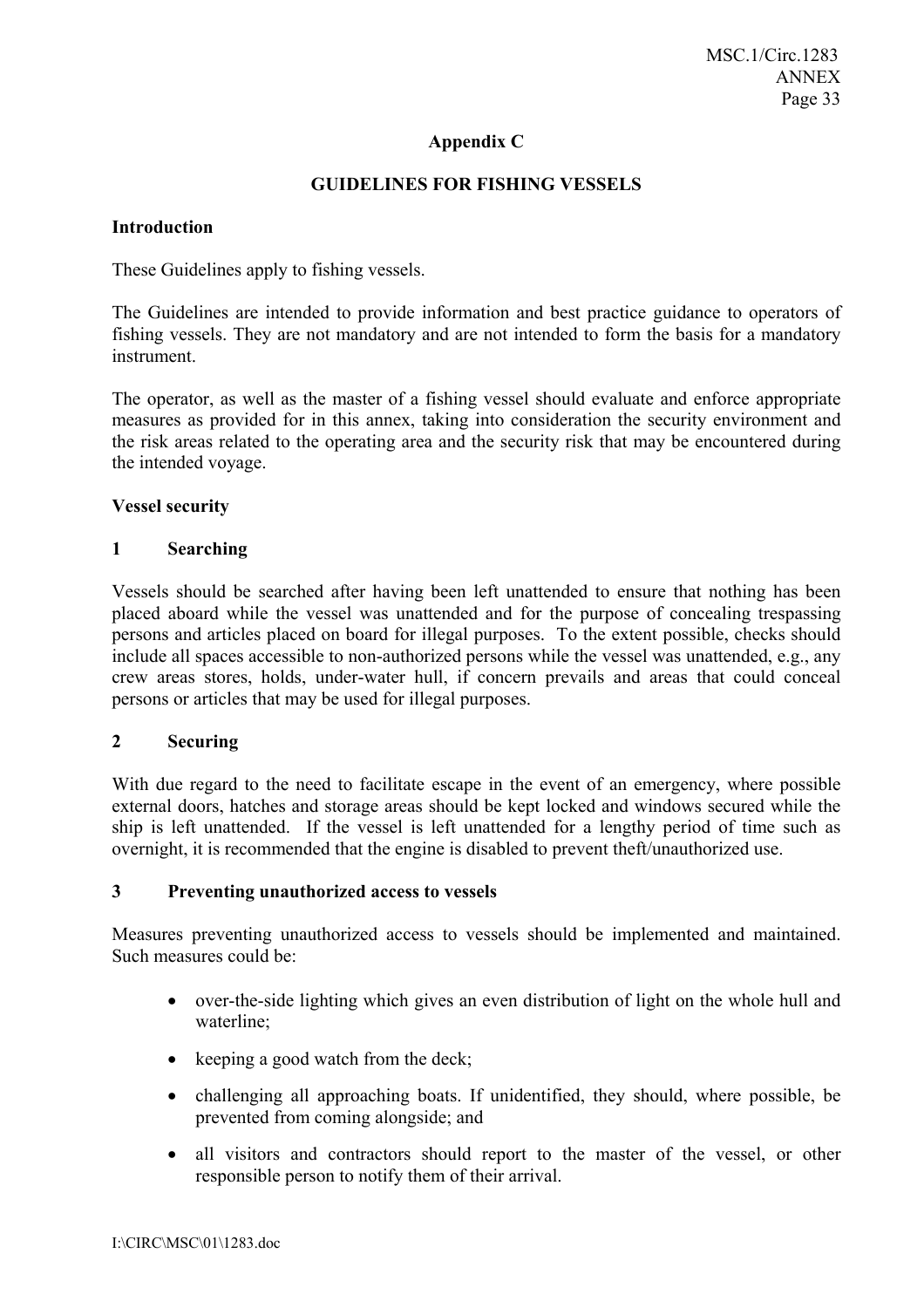# **4 Contingency measures for security alerts**

Contingency measures should be in place for dealing with emergency navigational and health and safety alerts on board vessels. These plans may be adapted to include procedures for security alerts and incidents.

If a suspicious device or package is found while a vessel is at sea, the master should take into account:

- the size and location of the device:
- $\bullet$  the credibility of the threat;
- the vessel's location and the time it will take for security services and other assistance to arrive;
- the need to keep everyone well clear of the suspect device; and
- the need for all on board to keep clear of all doors, trunks and hatches leading from the space containing the device to avoid possible blast injuries.

### **5 Reporting security incidents**

Vessel operators should implement procedures and processes for reporting and recording security incidents.

In the event of a security incident occurring while the vessel is at sea the master, in addition to activating an appropriate response, should alert the nearest coastal State or authorities and/or vessels in vicinity and provide details of the incident.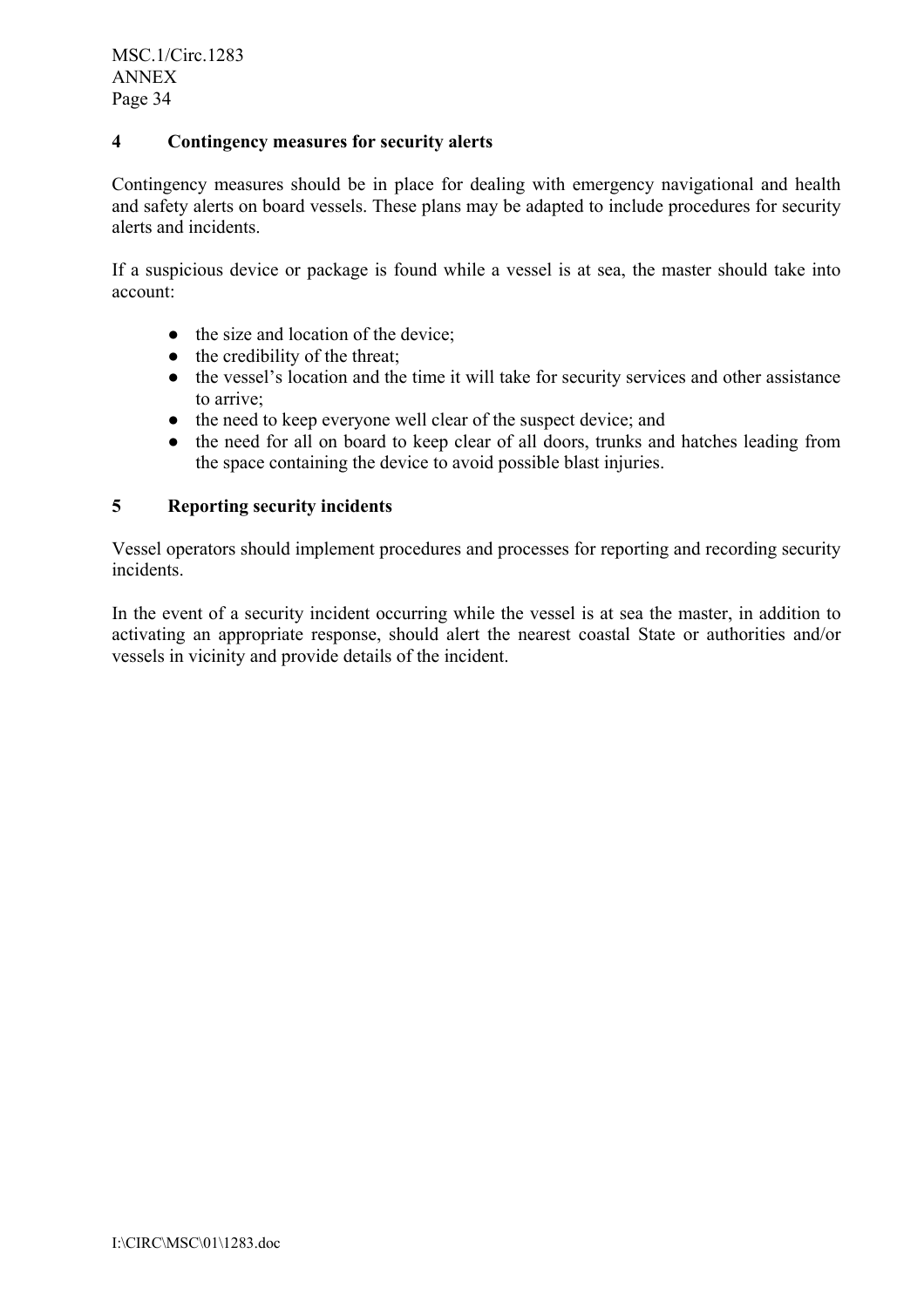# **Appendix D**

#### **GUIDELINES FOR PLEASURE CRAFT**

#### **1 Introduction**

These Guidelines apply to pleasure craft. Pleasure craft, recreational vessels, and leisure craft (hereinafter referred to as pleasure craft) are vessels which are not subject to the International Convention for the Safety of Life at Sea (SOLAS) and do not routinely engage in commercial activities such as carrying cargo or passengers for hire. This class of vessels might also encompass vessels being used as residences provided the vessel maintains a means of propulsion.

The International Maritime Organization does not define the term pleasure craft in the Convention on the International Regulations for Preventing Collisions at Sea, 1972 (COLREGs). Each Member State will have its own definition and may apply these Guidelines as appropriate.

The pleasure craft sector is generally less regulated than SOLAS Convention and ISPS-regulated vessels, and where regulations do exist they are mainly focused on safety. However, pleasure craft frequently use the same waters as other vessels and while the vast majority of pleasure craft are operated by legitimate, law-abiding owners and operators, they may be used for criminal objectives and terrorism.

The Guidelines are intended to provide information and best practice guidance to operators of pleasure craft. However, pleasure craft owners and operators should remember that the overall safety and security of the vessel, crew, and passengers is their responsibility. Prudent mariners are proactive in preventing incidents, planning in advance how best to respond to an incident, and ensuring that all passengers and crew members know their roles.

The Guidelines are not mandatory and are not intended to form the basis for a mandatory instrument.

# **2 Applicability**

The primary focuses of this appendix are pleasure craft operating in waters where they might interact with or operate in close proximity to vessels or facilities subject to SOLAS chapter XI-2 and the ISPS Code; and also those pleasure craft engaged in international voyages. However, where appropriate, Member States, based on their assessed levels of threat and risk, may consider broader implementation as many pleasure craft are highly mobile, both via land and connecting waterways.

#### **General security guidelines**

3 The best security is preventative security. Pleasure craft owners and operators are encouraged to consider their security relevant to their intended area of operations and when passage planning to ensure that all onboard are aware of their roles and responsibilities. Pleasure craft owners and operators should be familiar with any particular directions that exist for an intended port or destination. This information is available in nautical almanacs, notices to mariners and from harbour authority and administration websites.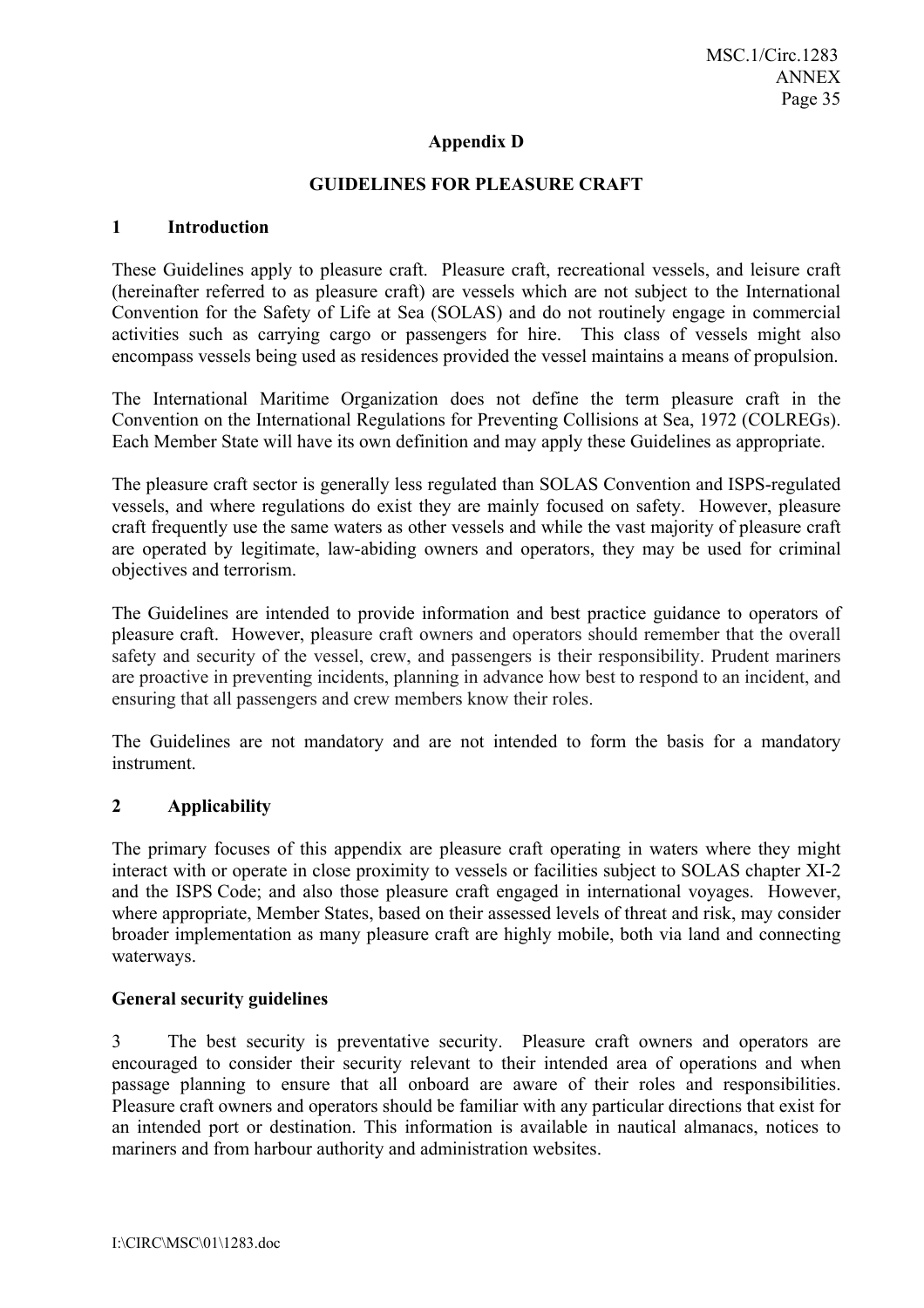MSC.1/Circ.1283 ANNEX Page 36

4 Pleasure craft should be checked by their owners or operators at regular intervals, to ensure that nothing has been placed aboard or removed while the vessel has been unattended. In the event that something suspicious is found, the appropriate local authorities should be notified promptly. Pleasure craft operators should not, under any circumstances, directly handle suspicious packages or objects but should follow any instructions from notified authorities with respect to evacuation of the vessel and the area around it.

5 Where possible, external doors, hatches and storage areas should be locked and windows secured when a pleasure craft will be left unattended. If a vessel is to be left unattended for some time, it is recommended that steps be taken to prevent theft or unauthorized use, and that the vessel is moored securely in compliance with local rules or regulations. Such security steps could include:

- Ignition switches should be locked.
- Consider fitting a small craft alarm system, possibly with an autodial facility to alert an operator to any unauthorized movement, or the activation of a variety of on board security sensors, via Cell Phone or e-mail. The alarm system could also be integrated with smoke and fire sensors for a complete vessel protection system.
- Consider securing high value items such as televisions, DVDs, etc., so that they are out of sight and in lockable compartments.
- Never leave anything valuable on display. Valuables that can be removed should be taken home not put in cupboards.
- Consider using steering locks if practical.
- Mark all your equipment where possible with your details using approved property marking equipment.
- Consider etching the hull identification number onto windows and hatches.
- When you leave your vessel, always take the ignition key with you.
- Consideration should be given to installing a hidden device to shut off the fuel line, or to the installation of an engine immobilizer.
- Outboard motors should be secured with a strong case-hardened steel chain padlock and hardened steel chain or some form of proprietary locking bar.
- In some cases it may be possible to cover the boat as far as the design allows and to then secure the cover.

6 Pleasure craft owners should photograph their vessel and equipment and mark it accordingly. This will assist authorities in returning equipment if it is stolen. All serial numbers on all individually identifiable parts of the boat and equipment should also be recorded and stored in a safe place on and off the vessel.

7 Where Radio Frequency Identification Tag (RFID) anti-theft systems are available, they should be given strong consideration. Not only do such systems have the potential to reduce theft risk, but they also have been shown to increase recovery rates and in some instances to reduce insurance fees.

# **8 Higher risk environments**

Pleasure craft operators should carefully scrutinize their intended route and ports of call prior to a voyage. If the voyage will include areas of heightened security concern, where terrorism and criminal activities including piracy and armed robbery are a major threat, careful consideration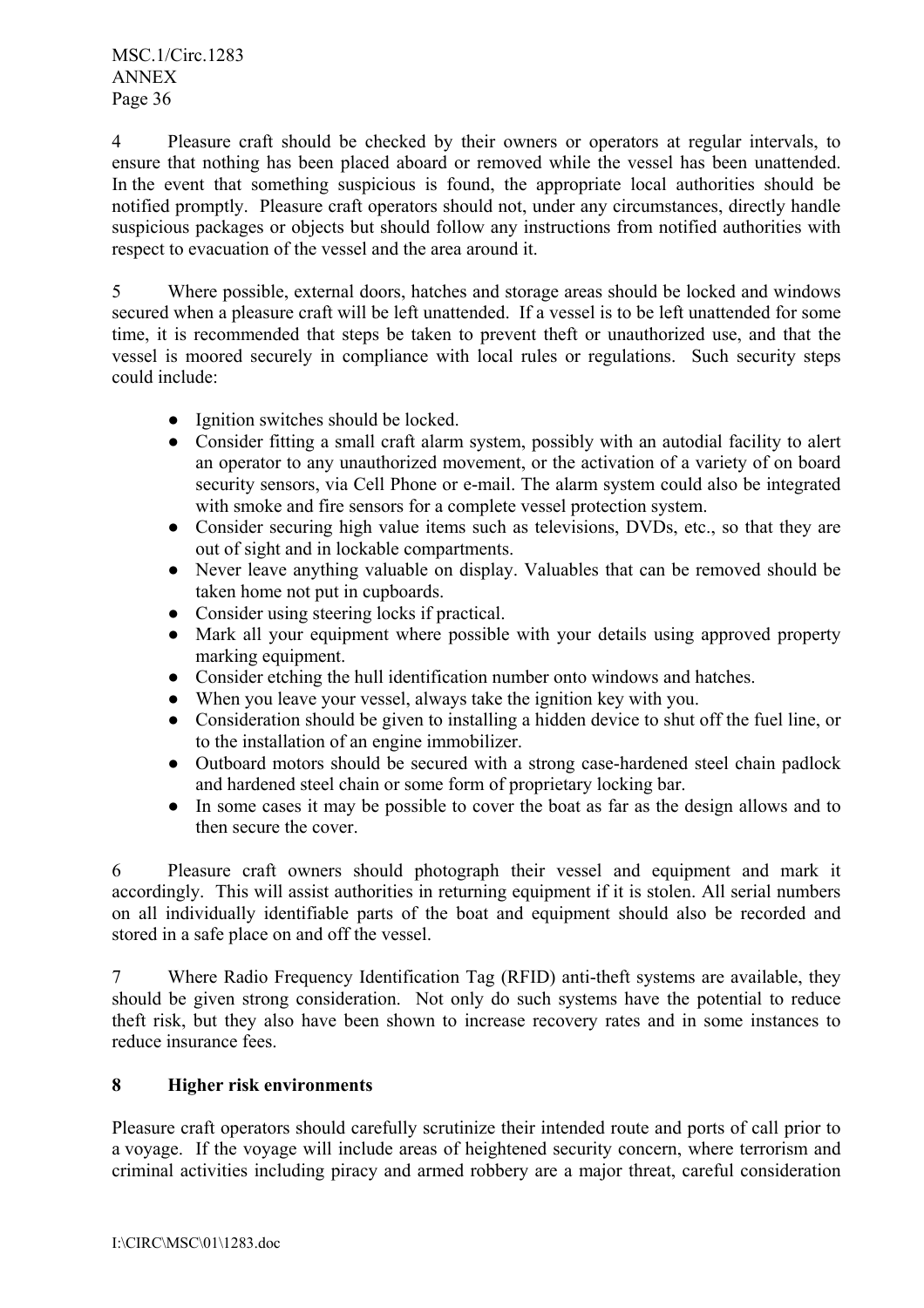should be given to possible alternative routeings. Where safe and secure routes are not practicable, transits should be accomplished in the presence of other vessels, as expeditiously as possible, and prior notification made to the maritime authorities for the area whose advice should be followed. A rigorous contact schedule should be maintained, preferably via satellite or mobile telephone or similar system which cannot be used to locate the vessel via radio direction finding.

### **9 Contingency measures for security alerts**

Prior to operating in high risk environments, pleasure craft owners and operators should establish procedures for dealing with emergency navigational, health and safety, and security alerts and incidents. It is recommended that all crew be briefed fully on their roles and responsibilities prior to the voyage and that plans and procedures be rehearsed. A list of emergency actions should be posted in conspicuous places, such as near radios. Such lists should include contact information for appropriate port authority, police, coast guard and emergency services.

Owners and operators should consider designating one crew member as responsible for all aspects of the security on the vessel. Some companies now offer courses specifically tailored for blue-water yachtsmen.

### **10 Prevention of stowaways**

As outlined previously, checking or searching a pleasure craft carefully prior to getting underway is both a safety and security best practice. This is especially true in areas of heightened risk; when extra care should be taken in searching places on the vessel where a stowaway might hide, such as lazarettes, sail lockers, etc. Under these circumstances and if possible, the search should be conducted by two crew members. In the event that a stowaway is found, this will reduce the risk of the stowaway attacking or overpowering the searcher. As with finding a suspicious package or object, direct engagement is discouraged and appropriate authorities should be notified immediately.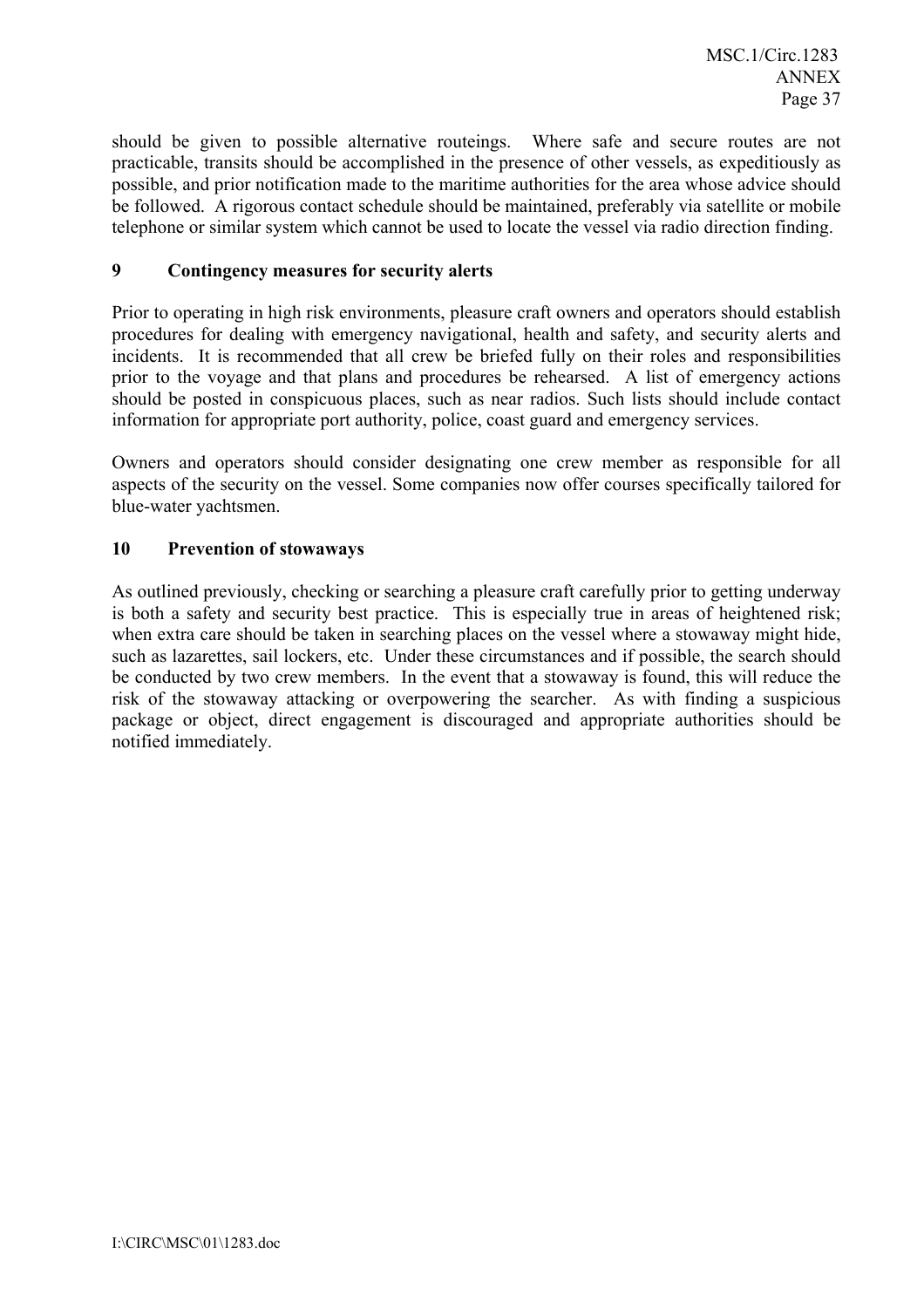# **Appendix E**

# **GUIDELINES FOR MARINA, PORT AND HARBOUR AUTHORITIES**<sup>12</sup>

The Guidelines are intended to provide information and best practice guidance to operators of marinas, ports, and harbours. They are not mandatory and are not intended to form the basis for a mandatory instrument.

1 Marina, port, and harbour operators should communicate information about:

- the current security environment;
- parts of the port which are subject to security conditions;
- areas of restricted navigation;
- descriptions of areas where there might be interaction with large commercial vessels subject to SOLAS and the ISPS Code; and
- any local regulations produced for the guidance and direction of non-SOLAS vessels.

2 Marinas, ports and harbours not covered by a Port Facility Security Plan but located in a complex of ISPS-compliant port facilities should consider regularly reviewing their security arrangements, in cooperation with the ISPS-compliant facilities.

3 Depending on the size and complexity of the marina, port or harbour, consideration could also be given to implementing appropriate physical security measures, such as:

- adequate illumination;
- effective access controls;
- passive monitoring devices;
- segregation of visiting vessels in one particular area such that the visitors can be effectively monitored;
- holding transient vessels arriving at night in a specific area, with vessel and personnel details recorded; and
- installing RFID or similar systems to monitor the movements of vessels in and out of marinas, ports and harbours.

4 Marina, port and harbour facilities might consider implementing appropriate security procedures. These procedures might include:

- training staff to be familiar with security operating procedures for their facility and for the safety of their customers and the public;
- implementing regular security patrols, which should include:
	- o walking all pontoons/docks;
	- o checking that boats are moored normally;
	- o being alert for any suspicious activity;
	- o monitoring access gates, storage shed doors, overhead doors and fuel points; and
	- o inspecting restroom facilities; and

 $12\,$ <sup>12</sup> Further guidance may be found in the ILO/IMO Code of Practice on Security in Ports.